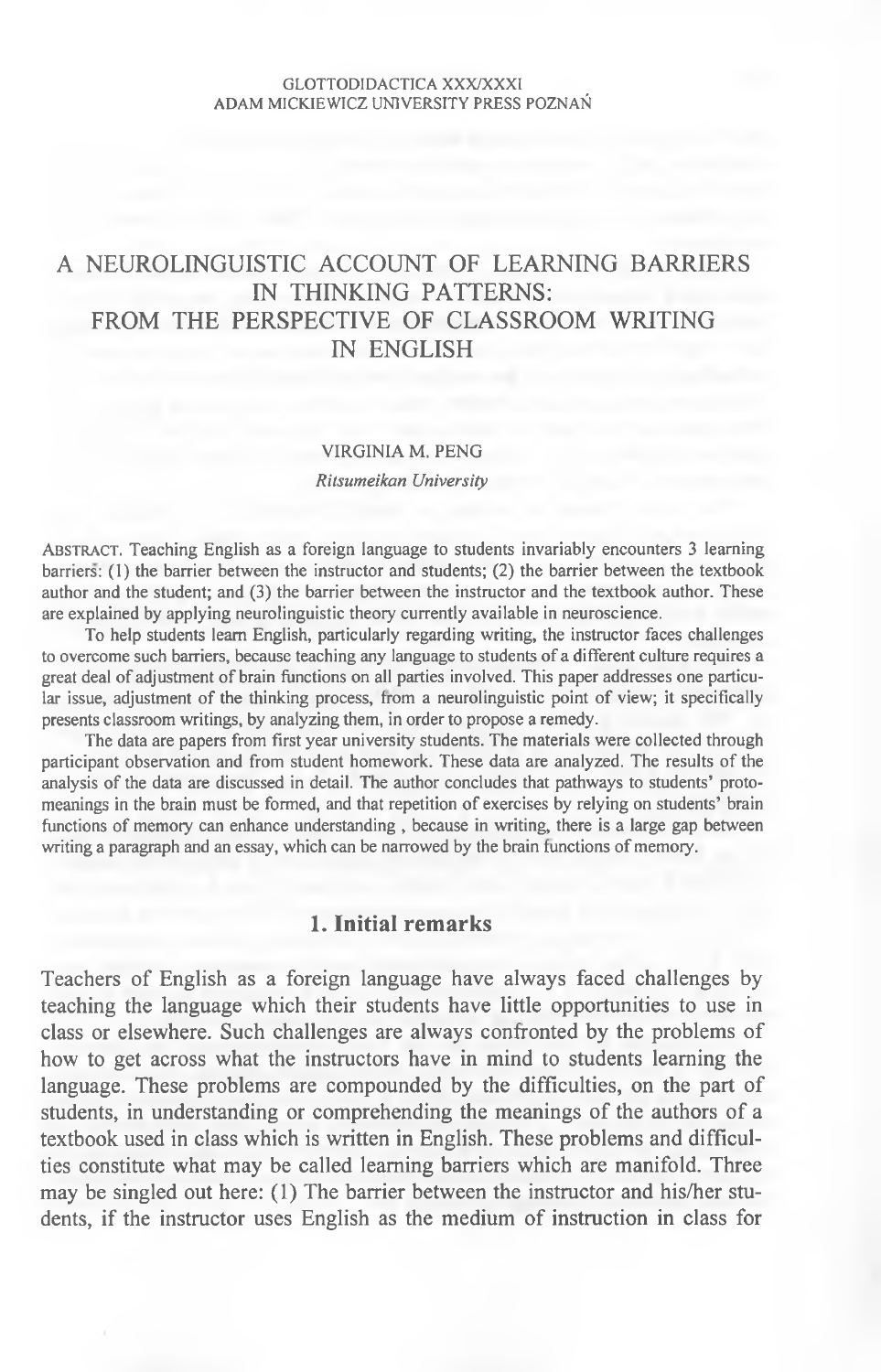explaining what s/he wants to get across; (2) the barrier between the author(s) of a textbook and the students using that textbook, especially when the textbook is written in English; (3) the barrier, to a lesser degree, between the instructor and the authors of the textbook being used in class. These barriers, however, are interrelated.

The first barrier, of course, is primarily based on what the instructor says in class which includes the instructor's understanding of the content of the textbook which is the meaning of what the author(s) had in mind when the textbook was written in the first place plus what the instructor wants to add or elaborate on his/her own. Thus, there are two parts in this barrier. From the point of view of students, however, the instructor wants to add or elaborate on his/her own. Thus there are two parts in this barrier. From the point of view of students, however, they are 2 in 1, because students take what is given orally by the instructor as one "integrated" whole, that is, a lecture.

The second barrier, in contrast, is visually oriented in that students read what is given in class or as assignment; they write down what is given orally or copy what is written on the blackboard by the instructor for mnemonic purposes; the assignment, however, is the designation of a part of the textbook and/or homework based on a portion of the textbook already covered, such as exercises.

The third barrier, on the other hand, is based on the combination of the oral instruction and the illustration(s) from the textbook pointed out by the instructor. The instructor moves back and forth between what s/he thinks was the meaning the author(s) had in mind and what s/he tries to explain and infer on the basis of his/her understanding of the textbook, i.e., the author(s)'s original meaning(s).

In Japan, teaching oral English has the same barriers, except that such barriers are further complicated by two relevant factors, not to mention the complex but different expectations the administrators and students have from the instructor: (1) For the majority of students, few opportunities are available to use the language. And (2) such discouraging situations add to the dwindling motivation of students. Both factors affect the instructor profoundly, thereby discouraging him/her from seriously contemplating the improvements of his/her instruction in order to help students overcome their learning barriers so as to improve their English.

In respect to the first factor, for one thing, classes are much too large for students to have sufficient time with a native English speaker, which in some cases may be the only opportunity. Many teachers have faced this same frustration in Japan and other countries. The problems are not new; even so, for another thing, the frustration stems from the fact that there is simply no desire on the part of the administration to solve them on account of financial stringency, be it in a university of a language school.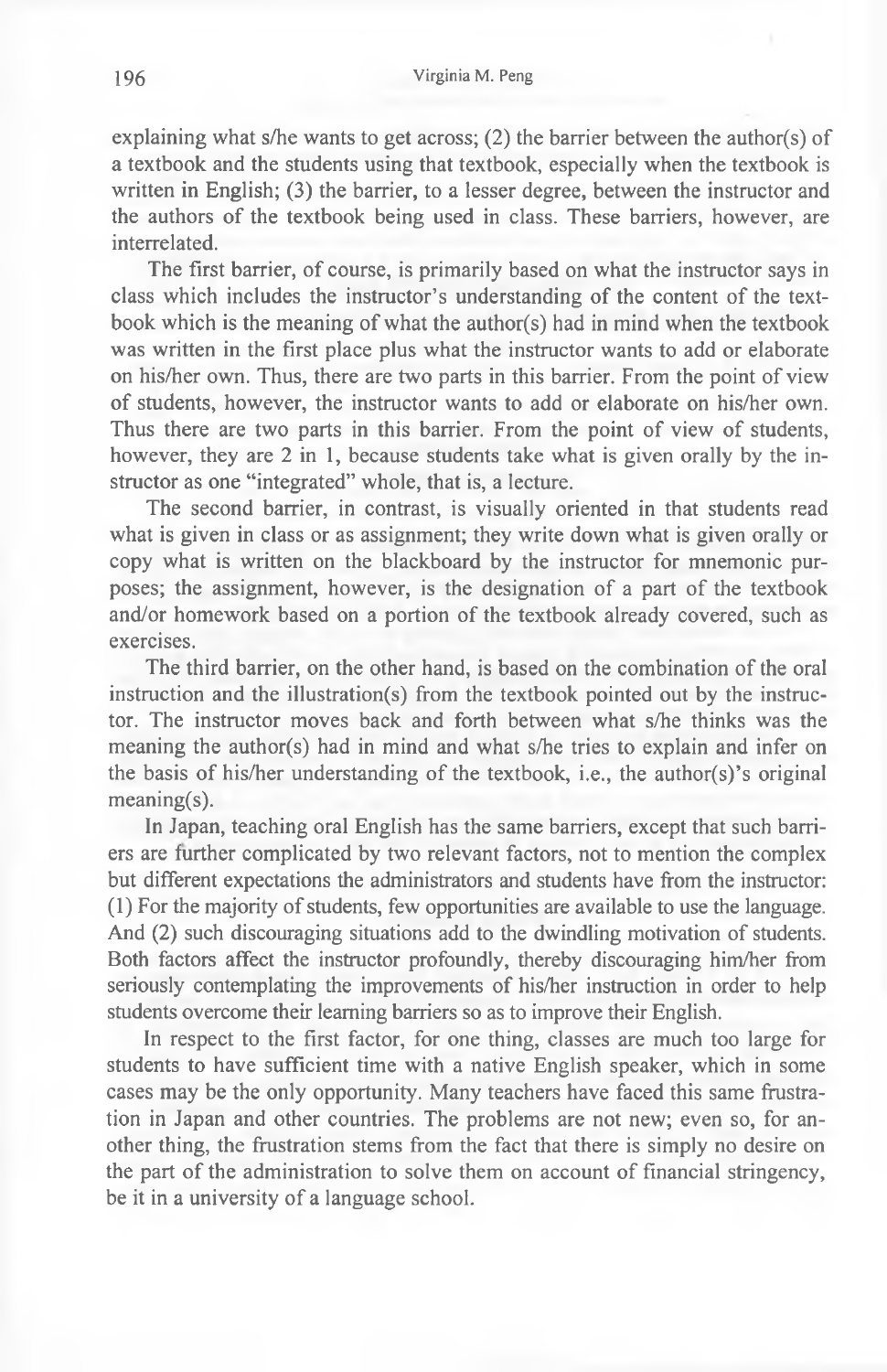In respect to the second factor, it is commonplace at least in Japan that students take English classes from junior high school, and then to some extent in college, not because they want to learn to speak that language but because English is compulsory in middle, secondary and higher education. Therefore, students just want to get passed each class or entrance examination to enter college by memorizing grammar assigned by teachers of English from textbooks written in Japanese; in many cases, teachers of English do not speak English in class, and they prefer to teach grammar of English in Japanese as their specialization.

A method of analysis regarding such barriers will be presented, which will propose a new direction to examine some of them within such stringency. This proposal will bring a linguistic and neurolinguistic perspective to those problems and difficulties faced by students as their learning barriers, thus presenting the new direction for an answer to teaching English as a foreign language in Japan and hopefully, elsewhere as well.

## **2. Scope of Analysis**

The analysis will be based on the neurolinguistic theory as advocated by Peng in his review article of Thibault's *Re-reading Saussure* (2000). The theory emphasizes the need to take a hard look at what language really is, as was intended by Saussure in his book, entitled *Cours de Linguistique Generate,* which was published posthumously by his students. But it differs from Saussure's view in that it proposes that language has two aspects, like the two faces of Janus, one looking inward to the nervous system, which is the individual aspect consisting of two planes - **content plane** and **expression plane** - and the other looking outward to society, which is the social aspect. It is the individual aspect of language that will be the main concern in the present context.

By the individual aspect of language is meant that each individual's central nervous system and peripheral nervous system are involved in the production and reception of language as behavior in conjunction with the five senses, the brachial apparatus (for sign language) and the vocal apparatus (for oral language). And the patterning of social interactions in varying social contexts of situation, including classroom situation, among/between individuals within a community is what is meant by he social aspect of language.

In order to illustrate one portion of such vast problems and difficulties, the author has selected one realm of investigation from her experience in Japan; namely, the teaching of topic sentence in writing paragraphs and the teaching of thesis statement in writing an essay. Her intention for the selection is to share her experiences and ideas with other teachers of English so that they, too, can guide students to better organize their paragraphs and essays when writing paragraphs and essays in English. Such a guidance requires the change or ad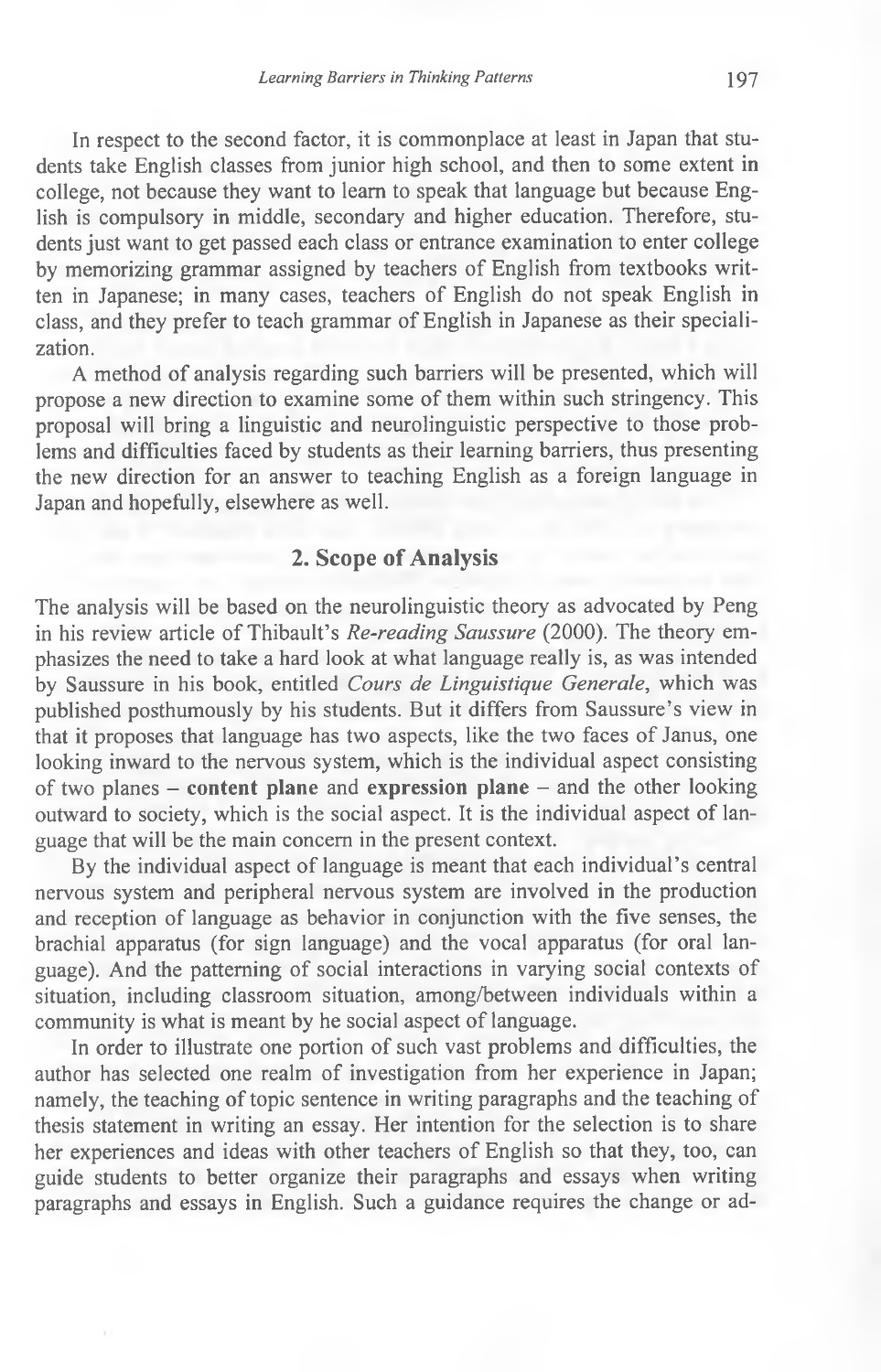justment in students' thinking patterns; the adjustment, however, must be preceded by the removing of the learning barriers mentioned above.

The choice of this realm of investigation is based on the author's experiences that although to native speakers of English the concept of topic sentence may be relatively easier to grasp, it is much harder for speakers of other languages when learning to write English because of the learning barriers in thinking patterns.

The reason is that the notion of topic sentence is a "linguistic jargon" that covers a host of proto-meanings which cannot be accessed readily through the linguistic meanings by students whose primary language is not English. It is this kind of difficulty, which constitutes the said learning barriers, that will be demonstrated in this presentation in the hope that some kind of adjustment on the part of both the instructor and students can be worked out as remedy to improve the quality of thinking.

One way of overcoming such barriers is that if students have difficulty understanding the concepts of topic sentence and thesis statement, it may be a good idea for students to do exercises in Japanese first where they write out what they want to state in Japanese. The thesis statement can e pointed out in Japanese and then the organization can be suggested. Such an exercise would help students understand the concepts better.

As teachers, on the other hand, it is not possible to see inside each student's head; that is, it is impossible to know what the student is trying to say before they say it. Or, students must map meanings onto images (vocabulary), and produce such images as words in writing before the instructor can know whether or not students had the right meanings. If there are not images (i.e., not enough vocabulary items in the brain) in the first place, they cannot map meanings onto images for production.

Having students write in their native tongue first is deemed one way to overcome the learning barriers in thinking patterns, a prospect which will be further explained later. The reason is that students are facing not only difficulties in organization of thought but difficulties in expression as well; to take the inchoate mass of thinking (i.e., impulses roaming around in the brain) and organize it all in the head for writing is quite a task. Therefore, overcoming one barrier of expression by writing out words of what students want to say in Japanese could help putting inchoate four-dimensional mass of thinking onto twodimensional paper.

The selection of topic sentences as a realm of investigation may be further justified by the fact that the whole process of teaching a foreign language is so complex that the vast problems and difficulties cannot be demonstrated in their entirety; only such a selection can reveal the tip of the iceberg. One reason is that the instructor may have difficulty deciding or judging which sentence(s) is the topic sentence given the choice between a paragraph and an essay. For in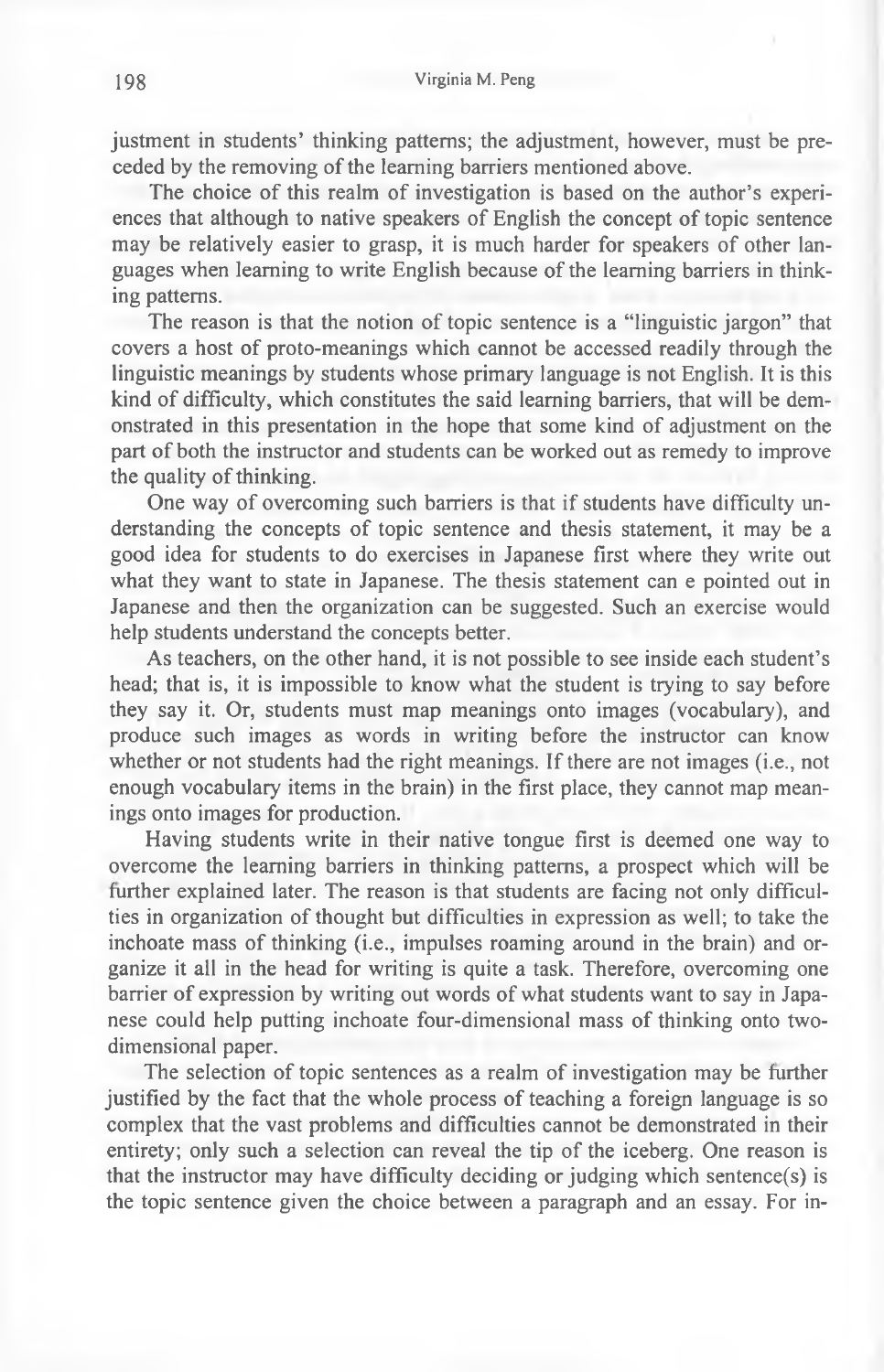stance, a sentence may be chosen as a topic sentence in a paragraph, but are there going to be several topic sentences in the paragraphs form an essay, each having one topic sentence, or is there going to be just one topic sentence of the essay, serving as the thesis statement? More will be said about these questions later.

These questions may be compounded by the fact that the writing method in the textbook is really only one way for students to follow. As students become more creative, it becomes more difficult to have only one definition of topic sentence. When two or three people judge a piece of writing, they may judge a topic sentence differently. The reason is that each reader is reconstructing meanings form the writing in his/her own way. Therefore, reconstruction of meanings is each reader's brain may be different from the meanings that the writer had. There will be more complexities when judging the thesis statement from an essay, since many more meanings must be reconstructed to judge a thesis statement. Such being the case, topic sentence and thesis statement will be judged only by the author in the examples and data presented here, keeping in mind that others may find different topic sentences or thesis statements.

## **3. Theoretical Constructs**

According to the neurolinguistic theory advocated by Peng (2000) language is memory-governed, meaning-centered, and multifaceted. Language is memorygoverned because language is behavior and all behaviors are memory-governed, language being one of the important behaviors for it id conducted in most activities.

Language is memory-governed not only in respect to first language but also in respect to second language acquisition which, too, is behavior. And it is this mental interaction of first language and second language acquisition which will be the main focus, for such mental interactions are precisely what the brain functions of language are the pertain to the individual aspect of language. Thus, students of different levels will have different kinds of memory with respect to English which they are trying to learn, just as there are also different memories regarding native language experiences; the brain functions of memory govern not only native tongue but also second language.

Language is meaning-centered because without meaning there is nothing to say. There are two kinds of meaning: proto-meaning and linguistic meaning. Between them there are different shades of meaning, each being realized upward as a nuance or an inference by the individual through the mechanism of function enhancement (Peng 1994).

By proto-meaning is meant each person's thought as an inchoate mass of impulses which is formulated through the five senses over time during the person's upbringing as an inchoate mass of thought, and may change throughout his/her lifetime because of the brain functions of memory which can fade,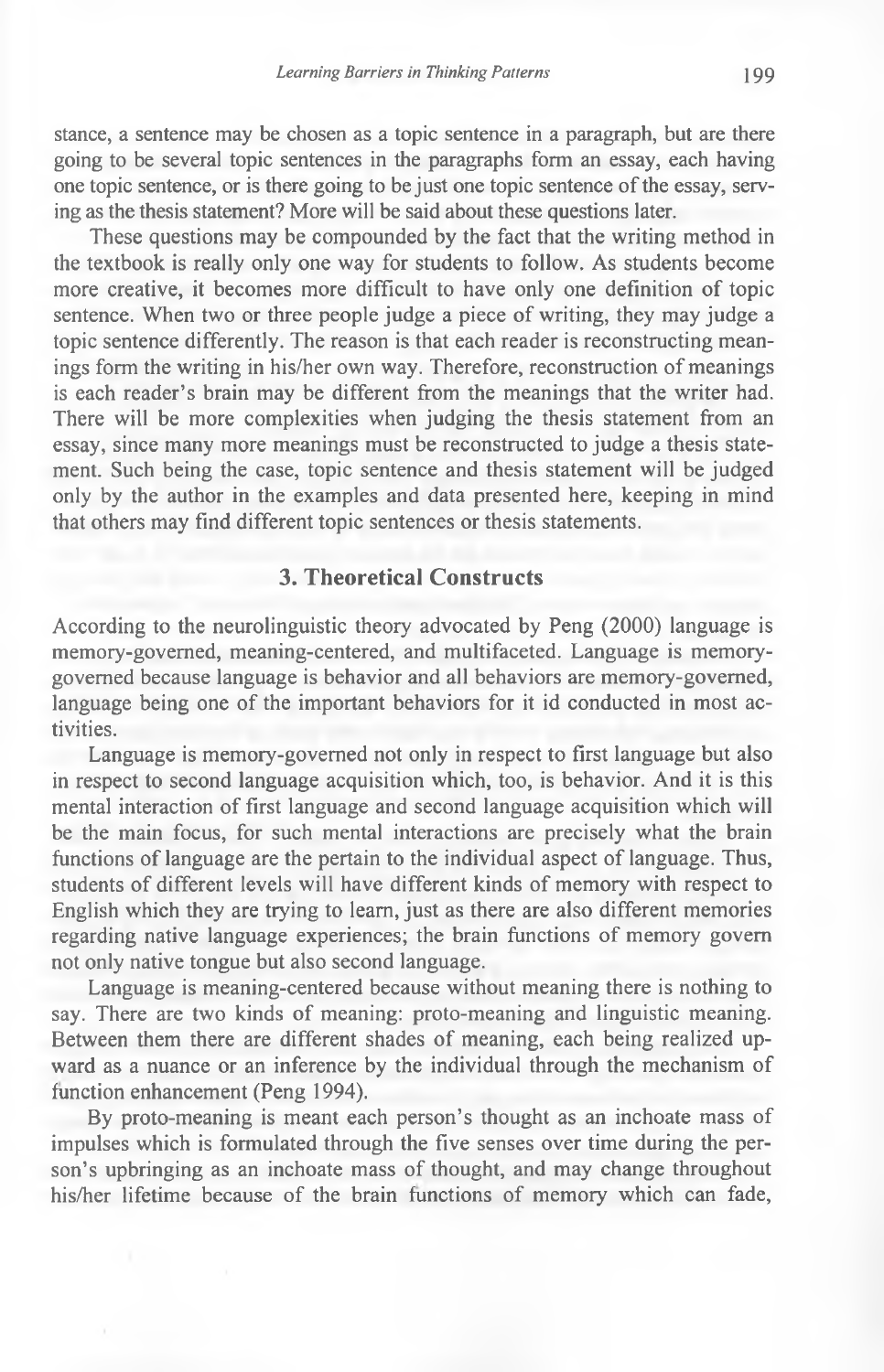change, or improve. Such an inchoate mass of thought is made up of impulses which roam around in the brain waiting to be unlocked by corresponding sound images or graphic images, by way of catalytic mapping (for production) in order to form linguistic meanings, or by way of coupling (in the case of reception), through the process of identification to result in linguistic meanings.

When there are sufficient sound images of graphic images in the individual's brain functions of memory, s/he has already acquired a language because these images must be learned over time and constitute that person's vocabulary which is finite. There are no such things as an infinite set of sentences in each individual's brain; nor can s/he generate such a vast number of sentences in his/her lifetime because once that person dies, it is the end of his/her individual aspect of language, be it his/her first or second language.

There are two important points in Peng's theory; (1) in production, the individual constructs linguistic meanings out of proto-meanings (which constitute an inchoate mass of thought) through catalytic mapping, because s/he has already had proto-meanings as his/her thought from childhood; (2) in reception, the individual must reconstruct on the basis of in-coming stimuli (i.e., new experiences) both linguistic meanings and proto-meanings (which become new ideas or concepts as part of his/her thought) through first identification and then coupling.

When an individual can no longer construct linguistic meanings from protomeaning in production or reconstruct linguistic meanings and proto-meaning in reception, that individual is either dead or comatose. That is why the meanings an individual constructs may or may not be the same as the meanings another individual reconstructs, even though the sounds uttered or words written by the first individual and the sounds heard or words read by the second individual are the same.

What is then linguistic meaning? From the point of view of speaker, linguistic meanings are meant the result of certain portions of the inchoate mass of impulses (which is thought) that are catalytically mapped onto their corresponding sound images or graphic images for production as sounds or written symbols, respectively. These portions of proto-meanings in the brain become quite specific, as a direct result of catalytic mapping, but unstable on the ground that they are subject to modification by the on-going social contexts of situation which affect the individual's five senses.

The mapping is catalytic because when it is accomplished in the brain the linguistic meanings and their corresponding sound images or graphic images will have to be separated again in order to allow the sound images or graphic images which are also impulses to come out as sounds or written words through the vocal apparatus or brachial apparatus, respectively.

The catalytic mapping is therefore a process that is accomplished in the brain. Then and only then does the individual have linguistic meanings as part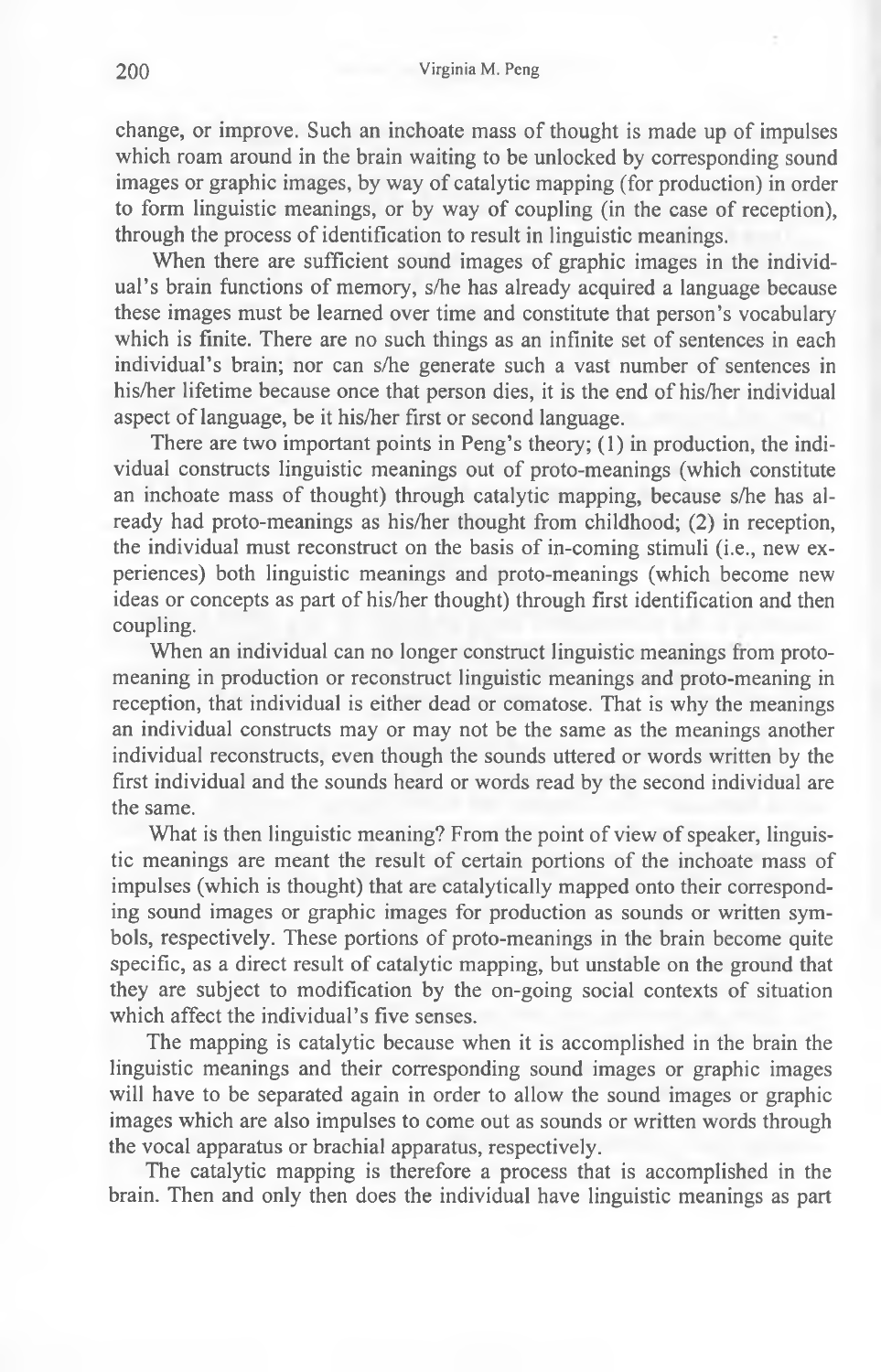of the construction of meaning, because each acoustic image or graphic image corresponds to a definite meaning (concept) in the individual's thought; that definite meaning is linguistic meaning. Of course, without the presence of proper first language sound images in an individual's brain, that individual is either severely demented at best or jargonaphasic at worst; without proper first language graphic images in the brain, that individual is illiterate.

When the catalytic mapping is accomplished, in the individual's brain, it is a stage of brain functions called language potentiation because the impulses of linguistic meanings and their corresponding sound images or graphic images are to be separated again.

What follows language potentiation is that in both oral production or writing, linguistic meanings do not come out through the vocal apparatus or brachial apparatus at all; only sound images or graphic images come out as vocal sounds or written symbols, through the extrapyramidal tract in the brain, because of the process of separation mentioned above; the linguistic meanings along with the original proto-meanings are then left behind in the individual speaker's/writer's brain. In other words, speaker or writer constructs his/her own linguistic meanings through catalytic mappings but leave them behind in the process of separation for production.

From the point of view of hearer or reader, linguistic meanings are what s/he must reconstruct by way of coupling the sounds heard or the words read through identification to their corresponding meanings; they results are first linguistic meanings and then proto-meanings or the true meanings in a process called **function enhancement** to get the nuances or inferences or amusement as in puns and jokes. This is because sounds or written symbols have no meaning in and by themselves. Only when they are identified and then coupled in hearer's or reader's brain to their corresponding meanings for the reconstruction of such meanings does the individual as hearer or reader have the understanding of what s/he hears or reads.

But this process of coupling has a prerequisite; that is, the individual has already acquired a host of sound images and/or graphic images (i.e., the needed vocabulary) in the brain ready to be identified with the in-coming impulses of sounds or written symbols before the process of coupling; without these sound images and/or graphic images, the sounds heard or written symbols seen are sheer noises or simply smears. After the brain functions of identification, the sounds or written symbols so identified undergo the process of coupling of them to their corresponding linguistic meanings for the initial understanding of what those in-coming words are. Then and only then will the individual (hearer or reader) be able to comprehend the message as a result of the coupling, a message that may or may not be the true meaning (or proto-meaning) will dawn on hearer or reader only after s/he undergoes function enhancement in his/her brain by combining other information.

In sum, speaker or writer leaves his/her meanings s/he has constructed behind in the brain and hearer or reader reconstructs his/her meanings which may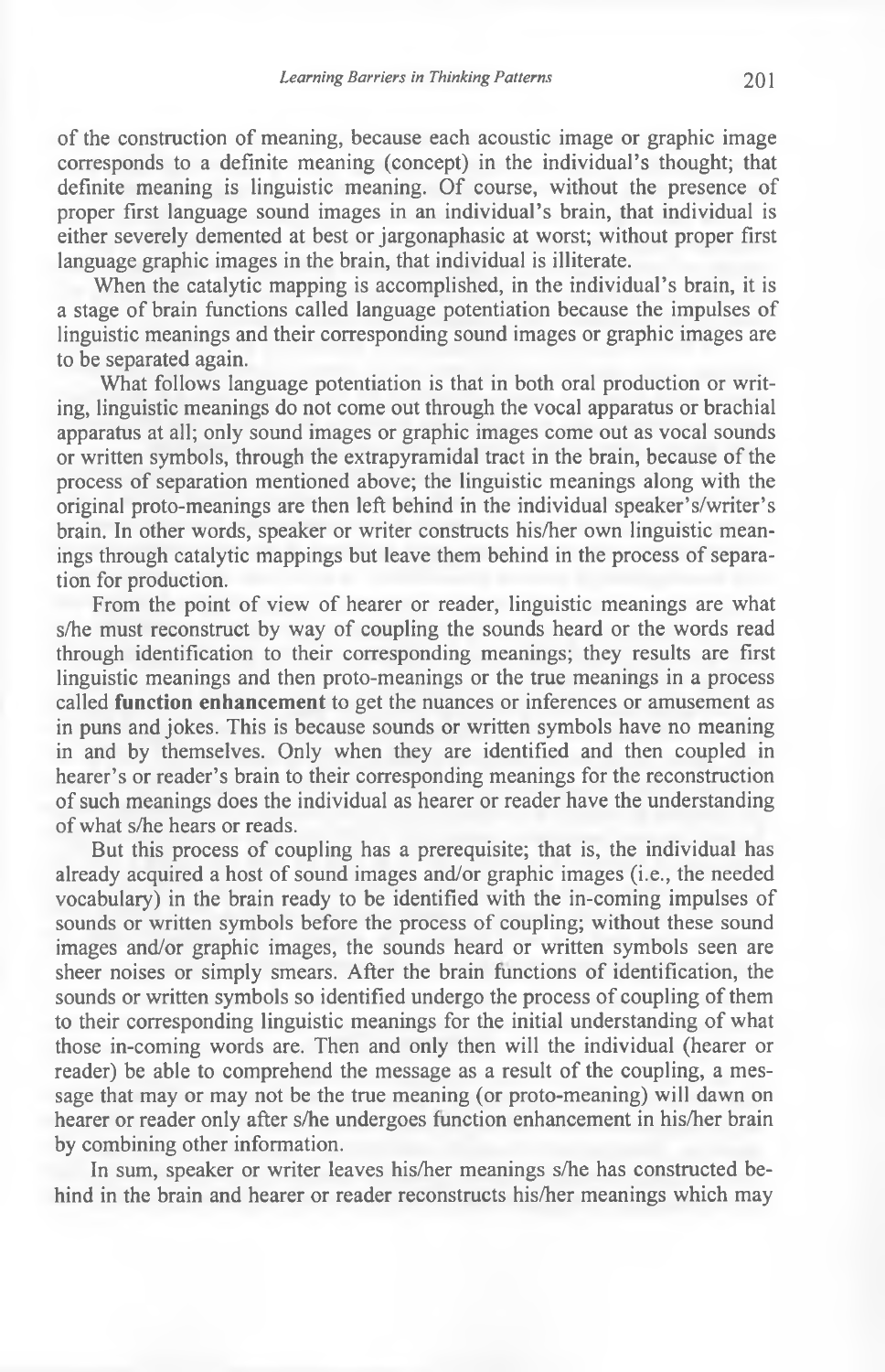or may not be the same as the meanings left behind by the speaker or writer; nine times out of ten, the constructed meanings and the reconstructed meanings are not the same, hence the vast challenging problems facing the instructor.

The teaching of a second language, such as English, to speakers of other languages lies in how to allow the learners to form sound images or graphic images in their brains from the manipulation of catalytic mappings and of identification and coupling. Once they have formed enough such images, they will then be able to undergo two processes in their brain functions:

(1) They can catalytically map certain portions of their inchoate mass of impulses (proto-meanings which they already have as thought) onto their newly stored sound images or graphic images of the second language, e.g. English, in order to formulate the corresponding linguistic meanings which the students must gamer in their brains to reach the stage of language potentiation.

(2) And they can identify in-coming impulses of sounds or written symbols with the corresponding sound images or graphic images already stored in their brains, so as to couple these images to their corresponding linguistic meanings and ultimately, when they become more proficient, to the proto-meaning for the true meaning through function enhancement (as in the case of puns and jokes).

In the present context, these two processes of constructing and reconstructing meanings are pivotal, which is why language is meaning centered; they are vital to second language learning on the basis of which second language teaching may be accomplished.

Language is also multifaceted because it includes not only oral language but also sign language and written language and can be expressed through Braille as well. There are of course different results in terms of speaking and writing and signing, because the pathways from the cerebrum to the outputs (oral apparatus and brachial apparatus) are different. At one and the same time, acoustic images for oral language and graphic images for written language are stored in the brain functions of memory at different points in time for each individual's first language. In other words, even a native speaker learns to speak before s/he learns to write. Such is also the case in second language learning, even though some teachers may start out with teaching the alphabet and vocabulary items for memorization before the students learns to speak a foreign language.

## **4. Source of Data**

The data which will be presented in this paper come from one institution which is a four-year university. The subjects are selected from one level of first year students, although students at this institution are required to go through two years of English before they can graduate from this four-year university. Prior to entrance, however, all students must have completed high school education,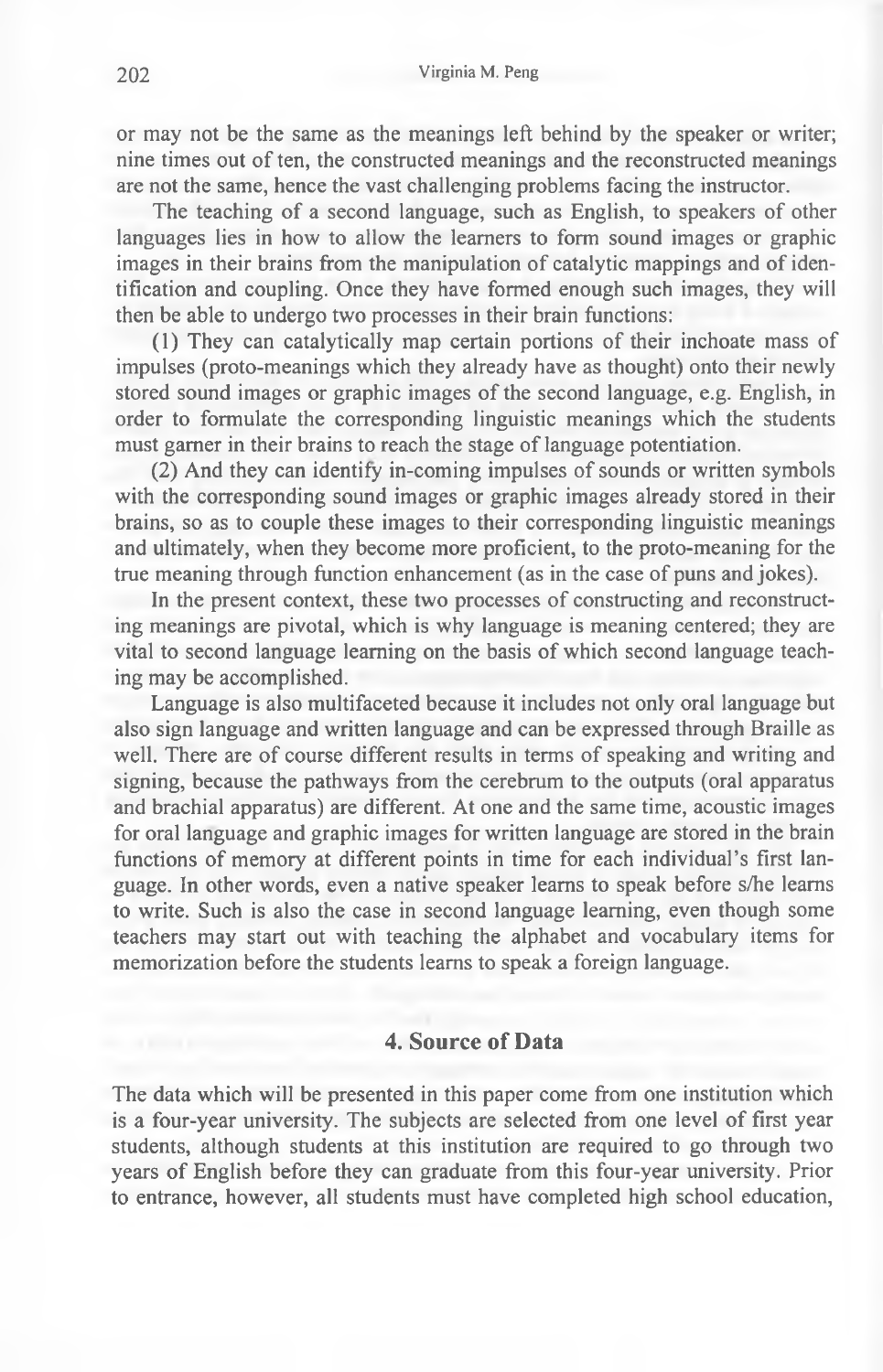where English is taught, either in Japan or overseas; some of them are transfers from other universities of other faculties of this institution to become sophomores; hence, a placement test is deemed necessary in each year for in-coming freshman and second year students.

As a result, in-coming freshmen can then be placed in different levels of first year classes. The levels of first year students are based on the placement test given at the beginning of the year. The placement test is one which resembles the TOEFL test. For the second year students, their placement depends on the TOEFL-ITP scores which were also taken prior to admission.

Freshmen are assigned to five levels of classes as first year students: basic, intermediate, upper-intermediate, advanced, super advanced. Second year students are assigned to four levels: basic, intermediate, upper-intermediate and advanced. Only first year students from one level, namely, advanced level, were chosen as subjects whose data will be used for analysis.

## **5. Purpose**

The purpose of this presentation is three-fold; (1) to present a case study of classroom writings form Japan in regard to the learning barriers in thinking patterns students of English in Japan face; (2) to analyze the problems and difficulties form the point of view of neurolinguistics advocated by Peng, so as to suggest a remedy for teaching English in general; and (3) to propose a better teaching method on the basis of such a remedy.

(1) The case study to be presented here is confined to Japanese students of English. But the implication is that teachers of other students in different countries, even though the nature of such problems in each country also differs because of the students' cultural backgrounds and their mother tongues, may also be able to make use of the findings from this case study for their own benefits. The theoretical underpinnings of this implication is that classroom writing is a common problem not only with students of English in Japan but also with students of English elsewhere.

(2) Classroom writing in English is often approached from a linguistic point of view, such as paragraph writing or theme writing. The method of approach to such materials is based on the assumption that each student, having learned to speak some English, is capable of putting that kind of English into writing.

The assumption presupposes that the student has little problems with his/her own thinking patterns when writing, that is, when constructing linguistic meanings of English from his /her native thinking patterns. Form the neurolingusitic point of view, however, this assumption is contrary to hard facts, because there are many problems in the catalytic mappings of his/her thought as native thinking onto the newly formulated but small number of sound images and graphic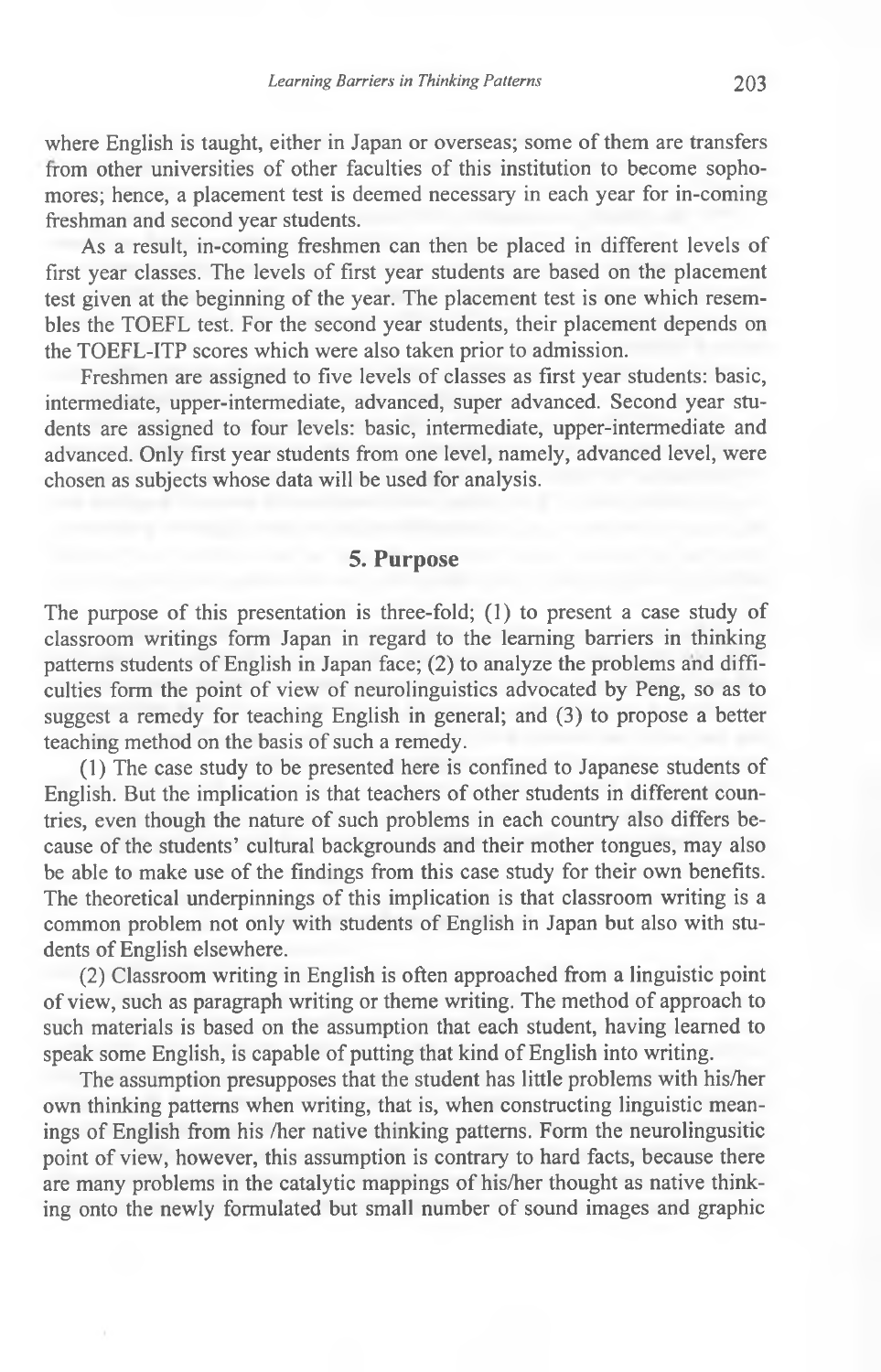images of English to construct corresponding linguistic meanings. It is in this regard that a neurolinguistic remedy will be proposed, which is ontological in nature.

(3) The ontological nature of this neurolinguistic point of view is that thought is formulated through memory which is experience-based and timesensitive. Without memory, there is no though of any kind and hence nothing to talk about or write about. Thought changes overtime because of different experiences encountered by each individual throughout his/her lifetime. Hence, memory is experience-based.

Memory is also time-sensitive because it is subject to forgetting. Those few privileged people who have photographic memory may be bombarded by past experiences which they cannot forget. Moreover, because the pathways from the cerebrum leading to the oral apparatus transduce impulses linearly, on account of one tongue for each person. Nobody can utter two sounds, let alone two words, simultaneously. Each sound is an impulse or a series of impulses and, therefore, the impulse that comes out first must be erased from the pathways to allow the impulse that come next to go through the same pathways. Or else the individual will have the clinical symptom of perseveration, which is pathological.

In the case of sign language, since there are two upper limbs sometimes two signs can be expressed simultaneously, for example, **brother** and **sister** in Japanese sign language (JSL). But using simultaneity in oral language is impossible while it is feasible to some extent in sign language; in the same vein, no one can write two words with one hand simultaneously, although using two hands to write for ambidextrous people might be possible.

Because of these anatomical constraints in respect to brain functions, the remedy to be proposed later is necessarily neurolinguistic in nature. It is on the basis of such a remedy that the author will propose a better teaching method.

## **6. Method and materials**

The method employed for this study was embroidered in classroom interactions based on (1) participant observation and (2) the conduction of students' homework assigned by the author. The participant observation was the teaching itself by the author in class aiming at her students' proper comprehension of the textbook illustrations, such as topic sentences and the arrangement of paragraphs for an appropriate thesis statement; the students were supposed to weigh the differences between different kinds arrangements in the paragraphs presented. This participant observation tended to be rather vague because the instructor could only guess that the students understood the explanation regarding the assessment of the paragraphs illustrated; without the reactions or reproduction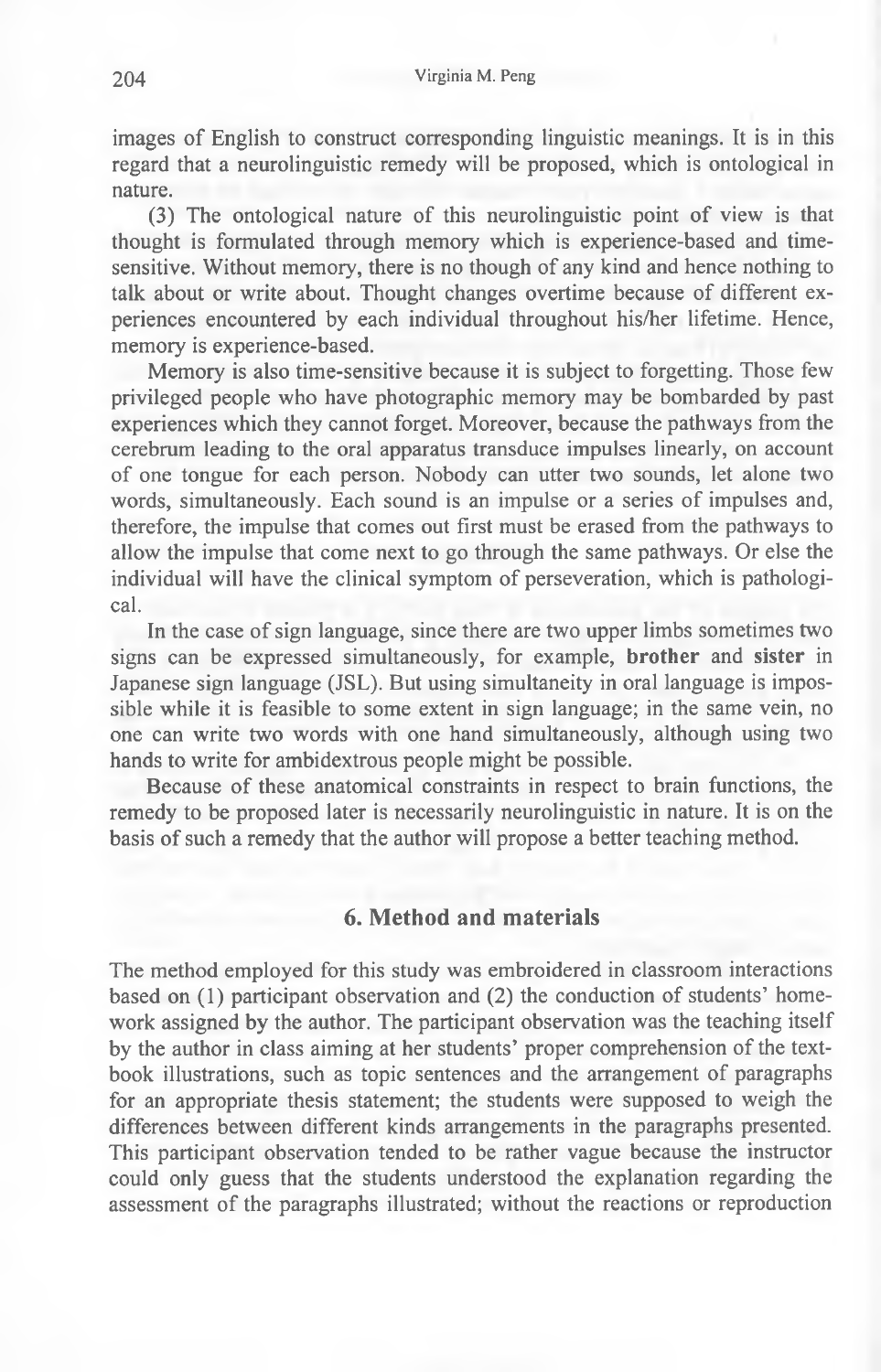on the part of each student in writing or in some form of expression, the instructor had no way of knowing whether the students understood (i.e., reconstructed) the correct meanings of what the instructor said in the explanation and illustration. Note that if hearer does not respond in some form of expression, there is no way in which speaker can know what went on in hearer's brain.

The assignment for homework was the second part of the method employed whereby the students could then express what they thought they had understood from the instructor's explanation. In other words, the homework was to allow the students to apply what the instructor had in mind to their own work which would then give the instructor some ideas of whether the students had understood what had been presented in the classroom.

The materials collected were homework returned by the students to the instructor. They were asked to write two separate paragraphs and one essay and one revision of the first paragraph. Since four written assignments were given to each student as homework and there were 27 students in the class, there are 108 written assignments for analysis. The sequence of the assignments was as follows:

Paragraph 1 was assigned to students first. It was returned to the instructor later. Some discussion of students' paragraphs and topic sentences was then done in class; they were to rewrite paragraph 1 and turn it in again. Later, the students were assigned essay 1. After correction, essay 1 was returned to them with more assignments on essay writing and thesis statements. Paragraph 2 was assigned after essay 1.

### **7. Subjects**

The subjects of this study were first year students in economics. These students had already completed one semester of English. Thus, they have had to hand in reports or essays written in English of various lengths, but had never had formal training in writing. The subjects were at the advanced level and were to focus on academic English. There were 30 students registered in the class but only 27 of them handed in their homework.

## **8. Results of analysis**

The results come from the analysis of the homework turned in by the students consisting of 2 paragraphs, 1 revision and 1 essay per student. The 2 paragraphs vary in lengths depending on each student's capacity. Most students produced the two paragraphs in more or less the same length. Some, however, had one paragraphs longer than the other. Paragraph 1 was rewritten by the length was generally the same as the original version.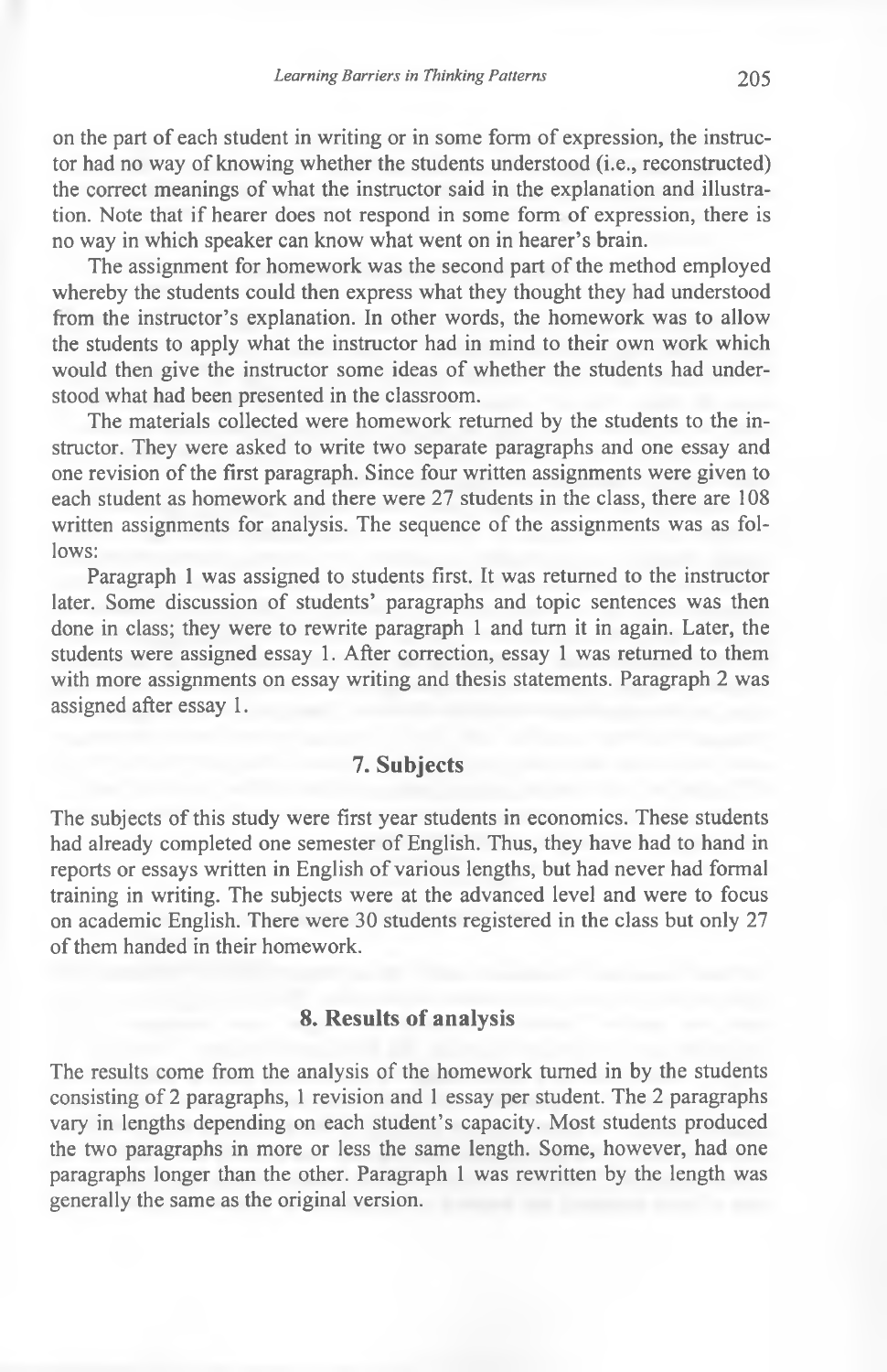The instructor went through the homework and used her own judgment by following the definitions of "topic sentence" and "thesis statement" as outlined in the textbook. She then set up three criteria for the analysis of the materials.

## **9. Definition from the Textbook**

The definition of topic sentence is from *Ready to Write More* by Blanchard and Root (1997); they provide a definition of topic sentence as having the topic of the paragraph, providing a controlling idea and providing the writer's attitude about the topic. Similarly, thesis statement, which is the topic sentence for an essay, is defined as identifying the subject and giving aspects about the subject to be discussed. The textbook also provides good examples for students and leads them from paragraph writing to essay, writing.

Although the examples are good, when students write by themselves, it becomes more challenging to produce a topic sentence from their limited graphic images (i.e., vocabulary) on account of the learning barriers mentioned further above. In the case of essay writing, likewise, the authors give a fiveparagraph essay as an example in the textbook. For students who understand English readily, the recognition of the thesis statement in and reorganization of the five-paragraph essay might be simpler. But when students do not understand English concepts, because of the learning barriers which are now in the way, there can be a problem to recognize the thesis statement in and reorganize the paragraphs for the exemplar essay, not to mention the problem in the assignment of an essay which they are supposed to write in English; they may have difficulties in understanding why the authors of the textbook chose that particular thesis statement in the example over the others thereof as the best solution for the organization of paragraphs in the essay.

### **10. Criteria for Analysis**

In order to analyze the data, the author set up three criteria for each paragraph (and the revision) and three criteria for the essay. That is, using her own judgment, she marked "correct", "incorrect" or "vague" topic sentences for the paragraphs and the revision; likewise, she also marked "correct", "incorrect" or "vague" thesis statements for the essay. No attempt was made to change or correct the students' grammatical errors. The errors are left intact. For the paragraphs, "correct" is meant that the meaning of the sentence is in line with the textbook; that is, the topic and controlling idea and attitude are written as the first sentence. By "incorrect" is meant that the student has no idea of the definition of topic sentence; the sentence is too general or narrow, or that no other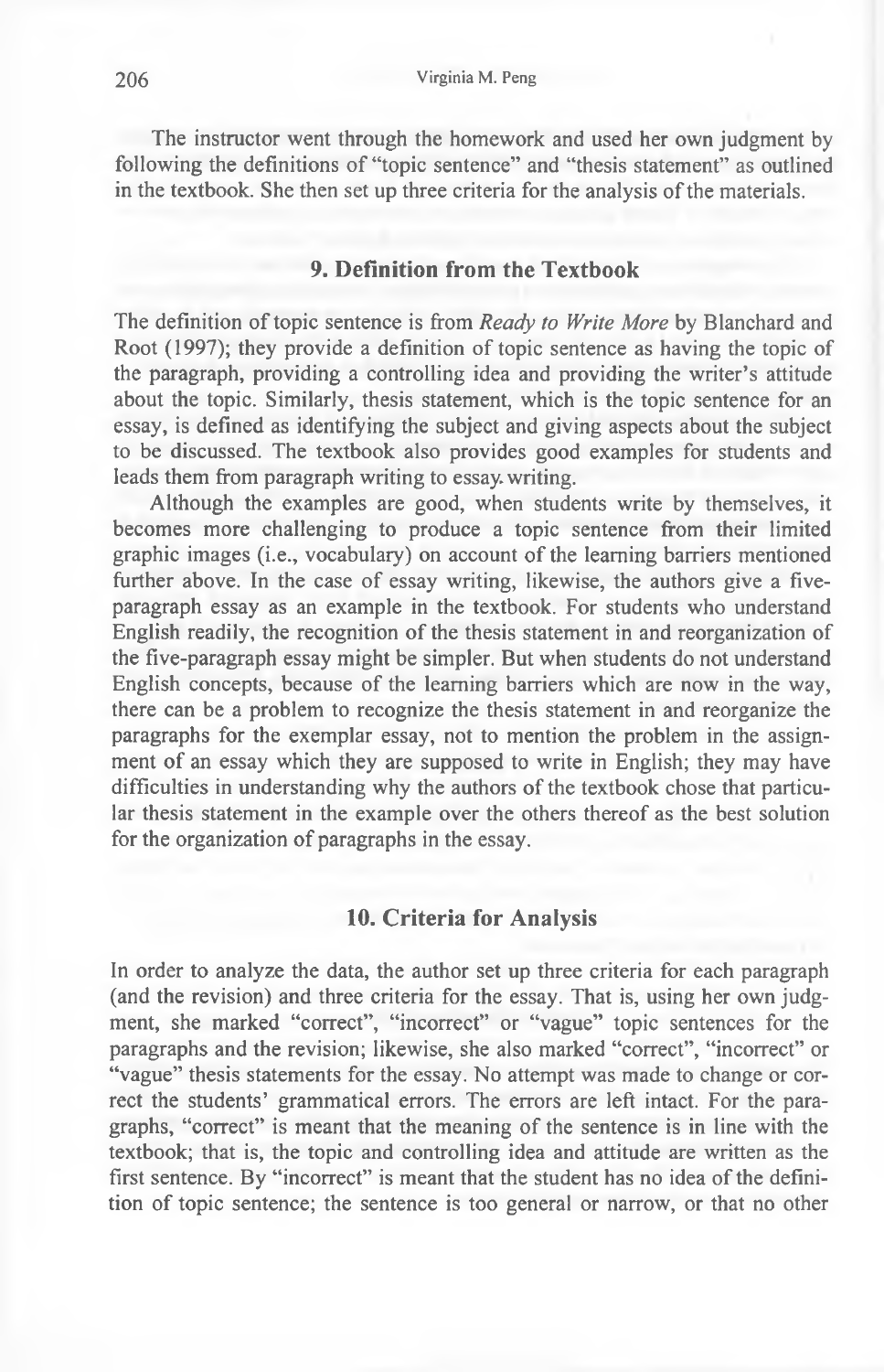sentence in the paragraph would be close to a topic sentence. By "vaguely correct" is meant that the student's topic sentence fits the definition of topic sentence from the textbook, but it is not the first sentence of the paragraph.

For the essay, similar criteria are used. For "correct", the thesis statement must be similar to what is stated in the book; that is, the thesis statement gives the subject and aspects of the subject to be discussed. By "incorrect" is meant that the student does not have a sentence which reflects the subject or aspects of the subject in one sentence. In some essays, "vaguely correct" is simply that the author was not sure what the students wanted to say. Reconstructing the thesis statement from what those students wrote in their essays is difficult. The results of the analysis can be found in Tables 1 to 4.

| <b>Subjects</b> | <b>Correct</b>                                                                 | <b>Incorrect</b>                                                                                                                                  | Vague |
|-----------------|--------------------------------------------------------------------------------|---------------------------------------------------------------------------------------------------------------------------------------------------|-------|
|                 | I like traveling very much,<br>so I become a tour conduc-<br>tor.              |                                                                                                                                                   |       |
| $\sqrt{2}$      |                                                                                | I major in Economic.                                                                                                                              |       |
| $\overline{3}$  | If I have a time to go for a<br>trip this weekend, I'd like<br>to go to Kyoto. |                                                                                                                                                   |       |
| $\overline{4}$  |                                                                                | Even if it listens with "What<br>kind of occupation do you<br>want to get in the future? Or,<br>what do I want to do?" I can<br>answer that soon. |       |
| $\sqrt{5}$      |                                                                                | Color actually affects us.                                                                                                                        |       |
| 6               |                                                                                | When I was high school<br>student, my friend said to<br>me that he wanted to<br>become a guide.                                                   |       |
| $\overline{7}$  |                                                                                | Color giver us various<br>meanings.                                                                                                               |       |
| 8               | I chose economics because<br>this have "Service Man-<br>agement Institute".    |                                                                                                                                                   |       |
| $\overline{9}$  | There are many kinds of<br>job that requires lots of<br>travel.                |                                                                                                                                                   |       |
| 10              |                                                                                |                                                                                                                                                   |       |
| 11              |                                                                                | To go abroad to work is<br>many people are required<br>in the future                                                                              |       |
| 12              |                                                                                | I, now, belong to the Fi-<br>nance Institute, Econom-<br>ics.                                                                                     |       |

#### **Table 1: Topic Sentences From Paragraph 1**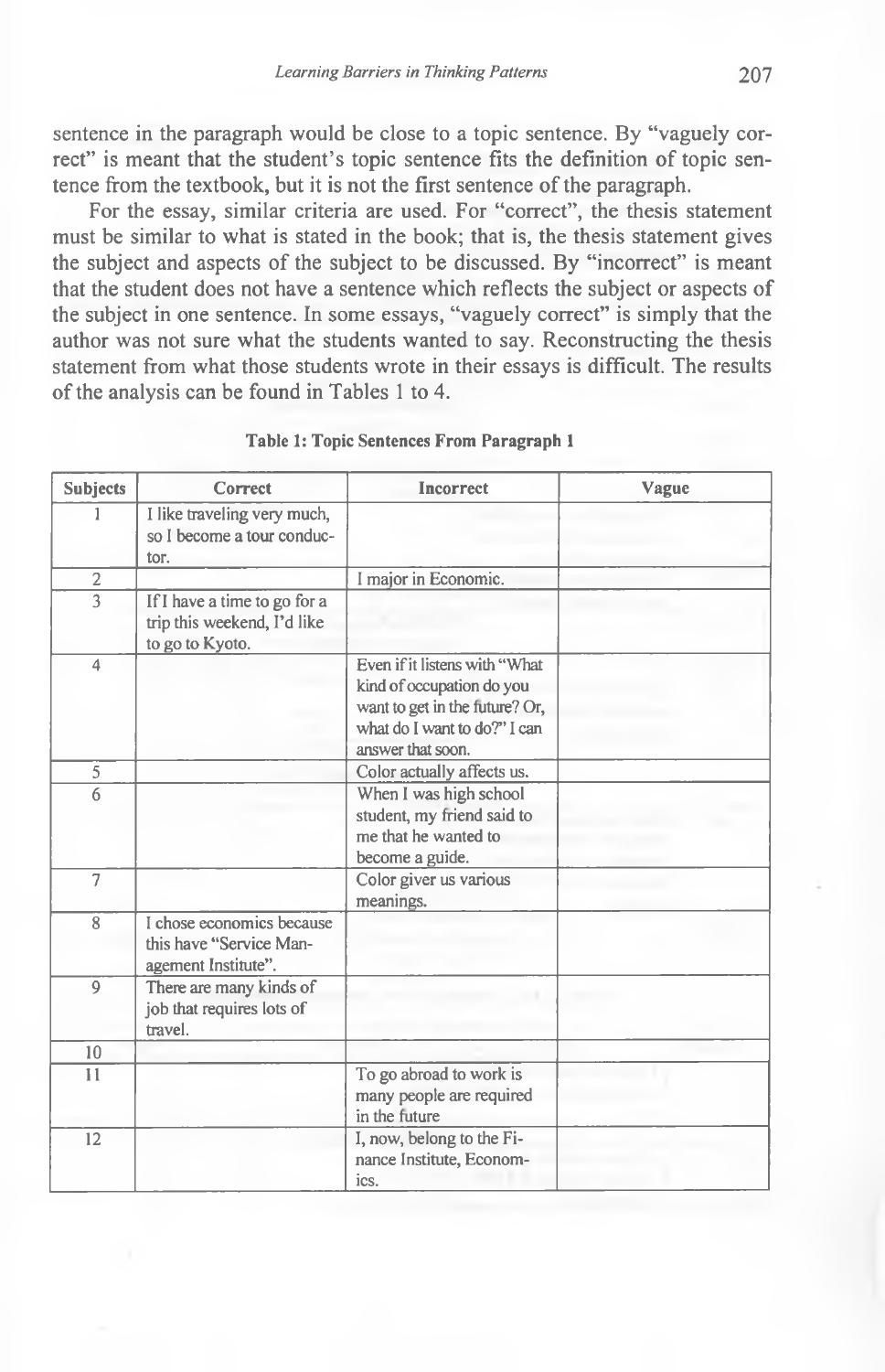| <b>Subjects</b> | Correct                                                                                                                                 | <b>Incorrect</b>                                                    | Vague |
|-----------------|-----------------------------------------------------------------------------------------------------------------------------------------|---------------------------------------------------------------------|-------|
| 13              | The reasons that I selected<br>human economy course is<br>to think how will be people<br>and environment of the<br>world in the future. |                                                                     |       |
| 14              |                                                                                                                                         | I wouldn't like to be a<br>movie star.                              |       |
| 15              |                                                                                                                                         | Movie star act many char-<br>acters.                                |       |
| 16              |                                                                                                                                         |                                                                     |       |
| 17              |                                                                                                                                         | I want to live in 1700s.                                            |       |
| 18              |                                                                                                                                         | Many kinds of color affect<br>me two influences.                    |       |
| 19              |                                                                                                                                         |                                                                     |       |
| $\overline{20}$ |                                                                                                                                         | Movie gives us an impos-<br>sible dream.                            |       |
| 21              | If I could live in any period<br>of time, I would like to live<br>in the end of Edo era.                                                |                                                                     |       |
| 22              | I would like to be a movie<br>star for several reasons.                                                                                 |                                                                     |       |
| 23              |                                                                                                                                         | There are lucky color and<br>unlucky color for me.                  |       |
| 24              |                                                                                                                                         |                                                                     |       |
| $\overline{25}$ | I would like to be a movie<br>star and I have three rea-<br>sons about it.                                                              |                                                                     |       |
| 26              |                                                                                                                                         | Red, blue, black, we<br>always see so many colors<br>in daily life. |       |
| 27              | There are some benefits<br>and good advantages for<br>the people who in the job<br>that requires a lot of travel<br>I think.            |                                                                     |       |
| <b>Total</b>    | 9                                                                                                                                       | 14                                                                  |       |

## **Table 2: Topic Sentences From the Revised Paragraph 1**

| <b>Subjects</b> | Correct                                                                      | Incorrect            | Vague |
|-----------------|------------------------------------------------------------------------------|----------------------|-------|
|                 | I like traveling very much,<br>so I became a tour conduc-<br>tor.            |                      |       |
|                 |                                                                              | I major in economic. |       |
| ٩               | If I have a time to go for<br>trip this weekend, I'd like<br>to go to Kyoto. |                      |       |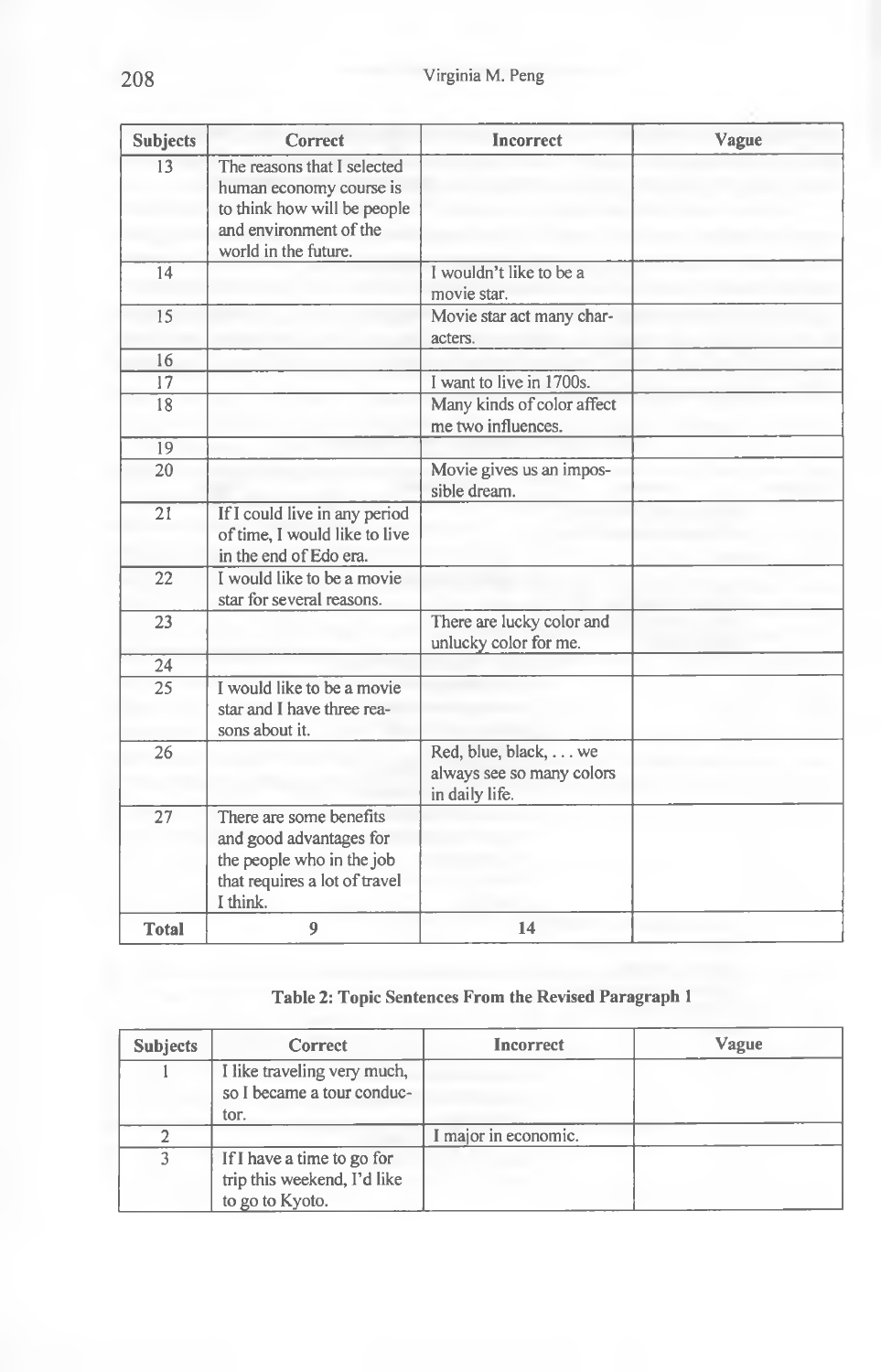| <b>Subjects</b> | Correct                     | <b>Incorrect</b>            | Vague |
|-----------------|-----------------------------|-----------------------------|-------|
| 4               |                             | Even if it listens with     |       |
|                 |                             | "What kind of occupation    |       |
|                 |                             | do you want to get in the   |       |
|                 |                             | future? Or. What do I want  |       |
|                 |                             | to do?" I can answer that   |       |
|                 |                             | soon.                       |       |
| 5               |                             | Color actually affects us.  |       |
| $\overline{6}$  |                             | One of my friends wants to  |       |
|                 |                             | become a guide for travel-  |       |
|                 |                             | ing.                        |       |
| $\overline{7}$  |                             | Color giver us various      |       |
|                 |                             | meanings.                   |       |
| 8               | I chose Economics be-       |                             |       |
|                 | cause this has "Service     |                             |       |
|                 | Management Institute".      |                             |       |
| 9               | There are many kinds of     |                             |       |
|                 | jobs that require lots of   |                             |       |
|                 | travel.                     |                             |       |
| 10              |                             |                             |       |
| 11              |                             | I want to go where people   |       |
|                 |                             | speak English by not a      |       |
|                 |                             | travel but work.            |       |
| 12              | I chose the Finance Insti-  |                             |       |
|                 | tute in the faculty of Eco- |                             |       |
|                 | nomics for several reasons. |                             |       |
|                 |                             |                             |       |
| 13              | The reasons that I selected |                             |       |
|                 | human economy course is     |                             |       |
|                 | to think how will be peo-   |                             |       |
|                 | ple and environment of the  |                             |       |
|                 | world in the future.        |                             |       |
| 14              | I would not like to be a    |                             |       |
|                 | movie star for some rea-    |                             |       |
|                 | sons.                       |                             |       |
| 15              |                             | I long for a movie star     |       |
|                 |                             | from childhood, but when    |       |
|                 |                             | it comes to the crunch. I   |       |
|                 |                             | wouldn't like to be a       |       |
|                 |                             | movie star.                 |       |
| 16              |                             |                             |       |
| 17              |                             | My favorite country is the  |       |
|                 |                             | U.S. and I like some presi- |       |
|                 |                             | dents because I learned it  |       |
|                 |                             | in high school.             |       |
| 18              | Many kinds of color affect  |                             |       |
|                 | us in two ways.             |                             |       |
| 19              |                             |                             |       |
| 20              |                             | I think a movie star is a   |       |
|                 |                             | brilliant job.              |       |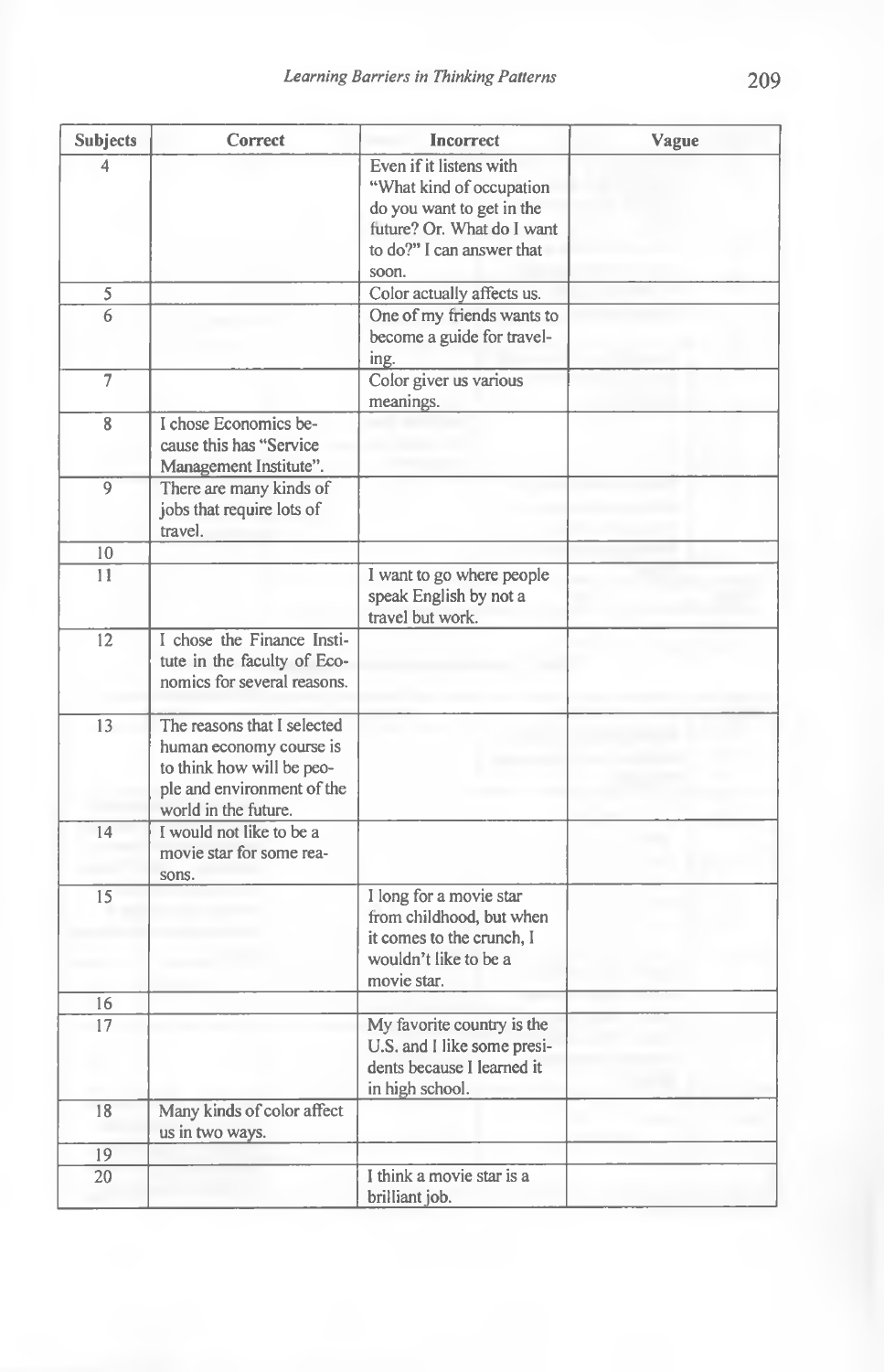| <b>Subjects</b> | Correct                                                                                                                      | <b>Incorrect</b>                                                    | Vague |
|-----------------|------------------------------------------------------------------------------------------------------------------------------|---------------------------------------------------------------------|-------|
| 21              | If I could live in any pe-<br>riod of time, I would like<br>to live in the end of Edo<br>era.                                |                                                                     |       |
| 22              | I would like to be a movie<br>star for several reasons.                                                                      |                                                                     |       |
| 23              | My feeling is often af-<br>fected by color.                                                                                  |                                                                     |       |
| 24              |                                                                                                                              |                                                                     |       |
| 25              | I would like to be a movie<br>star and I have three rea-<br>sons about it.                                                   |                                                                     |       |
| 26              |                                                                                                                              | Red, blue, black, we<br>always see so many colors<br>in daily life. |       |
| 27              | There are some benefits<br>and good advantages for<br>the people who in the job<br>that requires a lot of travel<br>I think. |                                                                     |       |
| <b>Total</b>    | 13                                                                                                                           | 8                                                                   |       |

# **Table 3: Topic Sentences From Paragraph 2**

| <b>Subjects</b> | Correct                                                                      | <b>Incorrect</b> | Vague                                                                                                                                                                                                      |
|-----------------|------------------------------------------------------------------------------|------------------|------------------------------------------------------------------------------------------------------------------------------------------------------------------------------------------------------------|
|                 | There are three courses of<br>economics in Ritsumeikan<br>University.        |                  |                                                                                                                                                                                                            |
| $\overline{2}$  |                                                                              |                  | Almost all of the people<br>have a television and many<br>people watch TV show<br>everyday (So TV show<br>is very important role of<br>people's life because if<br>affects people's thought and<br>action. |
| 3               | I think there is there are<br>similar things between<br>people whom success. |                  |                                                                                                                                                                                                            |
| 4               | Friends I have had can be<br>classified into several<br>groups.              |                  |                                                                                                                                                                                                            |
| $\varsigma$     |                                                                              |                  | We have a lot of opportu-<br>nities of coming across<br>people. We try to make<br>friends with them. (There<br>are several major steps                                                                     |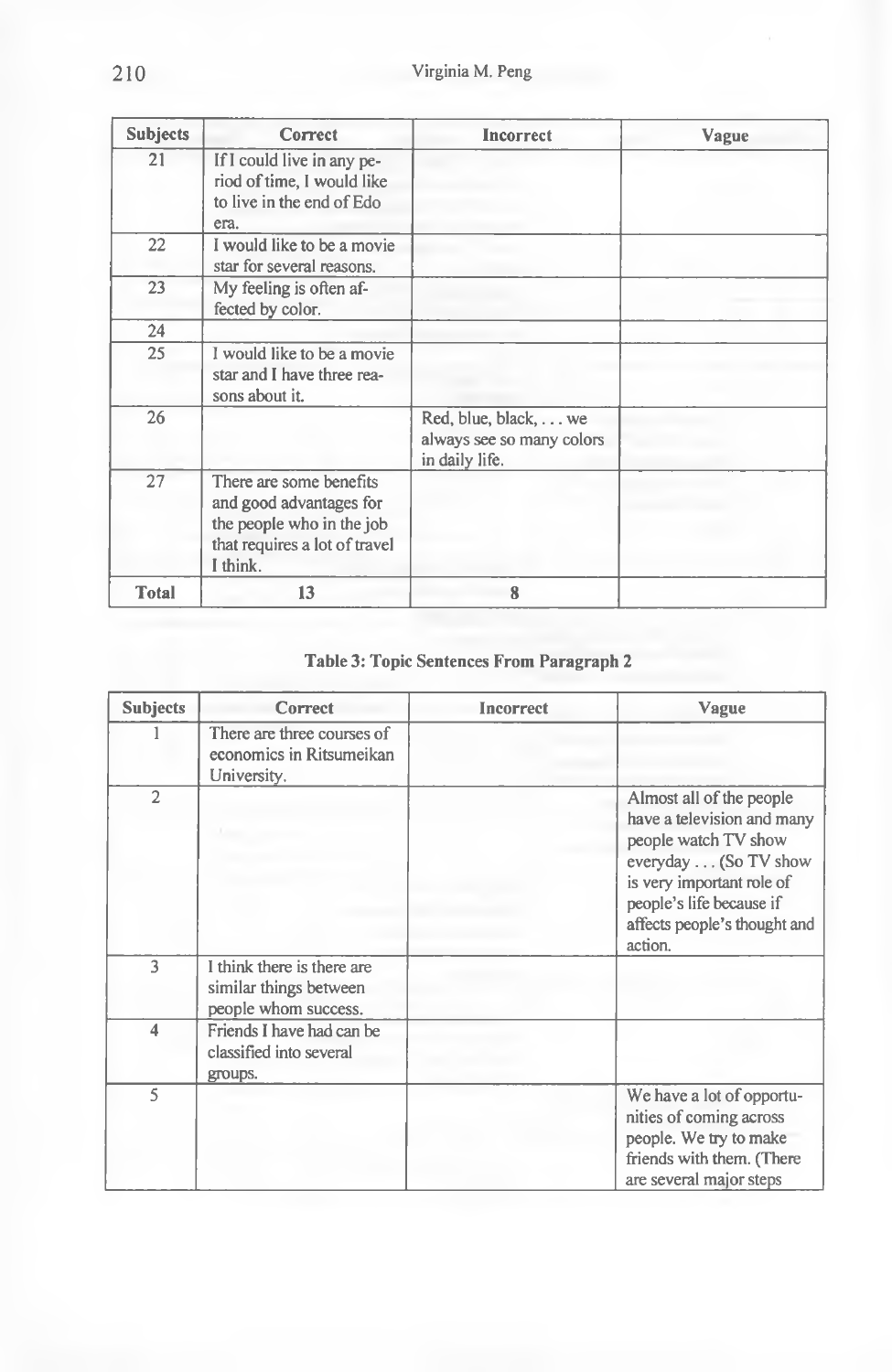| <b>Subjects</b> | Correct                                                                   | <b>Incorrect</b>                                               | Vague                                                                                                                                                                                      |
|-----------------|---------------------------------------------------------------------------|----------------------------------------------------------------|--------------------------------------------------------------------------------------------------------------------------------------------------------------------------------------------|
|                 |                                                                           |                                                                | involved in getting along<br>with people we meet for<br>the first time.)                                                                                                                   |
| 6               |                                                                           |                                                                |                                                                                                                                                                                            |
| 7               | There are some major<br>steps involved in becom-<br>ing a successful man. |                                                                |                                                                                                                                                                                            |
| 8               | There are three classes of<br>my courses:                                 |                                                                |                                                                                                                                                                                            |
| 9               |                                                                           |                                                                | In general, we can choose<br>various couces when<br>entering university<br>(They are many type of<br>learning in economics.)                                                               |
| 10              |                                                                           |                                                                |                                                                                                                                                                                            |
| 11              | There are two types of<br>success in Professional<br>Baseball in Japan:   |                                                                |                                                                                                                                                                                            |
| $\overline{12}$ |                                                                           |                                                                | I've had lots of friends<br>from my school days and,<br>of course, they are going<br>on. (There are four kinds<br>of friends I can define.)                                                |
| 13              | There are several types of<br>television shows:                           |                                                                |                                                                                                                                                                                            |
| 14              |                                                                           |                                                                | There are many challeng-<br>ers in the world. Some<br>success fortunately, others<br>fail unfortunately. And<br>successful people can be<br>roughly divided three types<br>by the factors: |
| 15              |                                                                           |                                                                | There are many successful<br>person in the world. (I<br>think we can divide them<br>lucky man and hardwork-<br>ing person.)                                                                |
| 16              | There are two types of<br>friends.                                        |                                                                |                                                                                                                                                                                            |
| 17              |                                                                           | I want to write Korea of<br>nation, government and<br>economy. |                                                                                                                                                                                            |
| 18              |                                                                           |                                                                | We have many successful<br>people in the world. And<br>we can classify them into<br>two types.                                                                                             |
| 19              | There are three types of<br>automobile driver.                            |                                                                |                                                                                                                                                                                            |
| $20\,$          |                                                                           |                                                                | I have majored in Eco-                                                                                                                                                                     |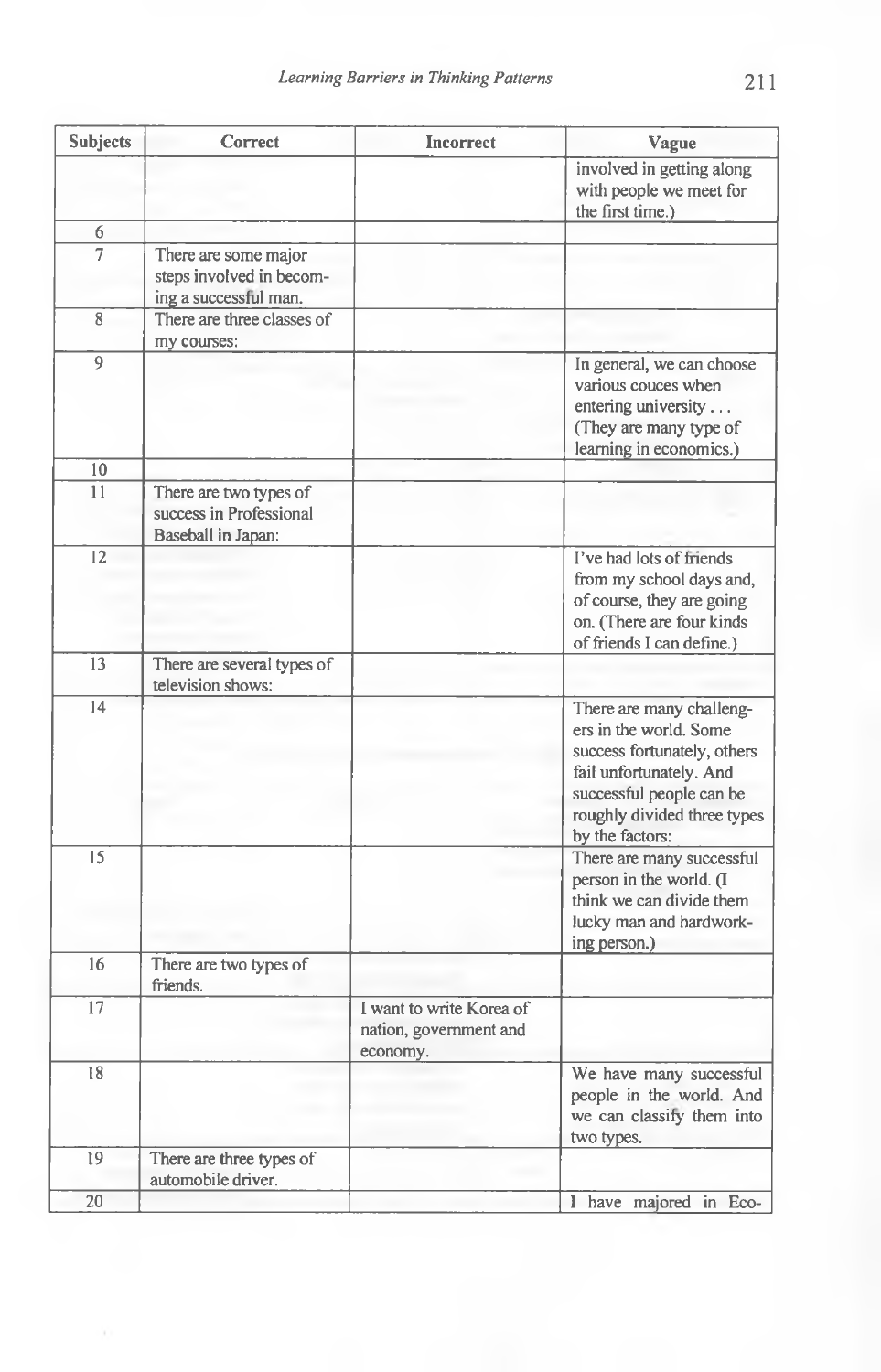| <b>Subjects</b> | Correct                                                                          | Incorrect                          | Vague                                                                                                                                                                                             |
|-----------------|----------------------------------------------------------------------------------|------------------------------------|---------------------------------------------------------------------------------------------------------------------------------------------------------------------------------------------------|
|                 |                                                                                  |                                    | nomic<br>strategy<br>course.<br>This course is very suitable<br>for me. There are three<br>reasons that I chose this<br>one.                                                                      |
| 21              |                                                                                  |                                    |                                                                                                                                                                                                   |
| 22              |                                                                                  |                                    |                                                                                                                                                                                                   |
| 23              | Though I have many<br>friends, my friends can be<br>classified into four groups. |                                    |                                                                                                                                                                                                   |
| 24              |                                                                                  | Do you know the 300<br>km/h world? |                                                                                                                                                                                                   |
| 25              | There are two major ef-<br>fects that the television<br>gives.                   |                                    |                                                                                                                                                                                                   |
| 26              |                                                                                  |                                    |                                                                                                                                                                                                   |
| 27              |                                                                                  |                                    | Today, television is the<br>part of our life I think.<br>(And there are many<br>different types of televi-<br>sion programs. Then we<br>can divide television<br>shows into three big<br>groups:) |
| <b>Total</b>    | 11                                                                               | $\overline{2}$                     | 8                                                                                                                                                                                                 |

## **Table 4: Thesis Statements From The Essay**

| <b>Subjects</b>         | <b>Correct</b>                                                                              | Incorrect                                                                                             | Vague                                                                      |
|-------------------------|---------------------------------------------------------------------------------------------|-------------------------------------------------------------------------------------------------------|----------------------------------------------------------------------------|
|                         | We have to take measures<br>to cope with the serious<br>situation as soon as possi-<br>ble. |                                                                                                       |                                                                            |
| $\overline{2}$          |                                                                                             |                                                                                                       | I have a strong interest in<br>two things now.                             |
| 3                       |                                                                                             | So which place do I will<br>feel comfortable for me?                                                  |                                                                            |
| $\overline{4}$          |                                                                                             | That which comes exactly<br>was felt what was packed<br>by CD-Rom book.                               |                                                                            |
| $\overline{\mathbf{S}}$ |                                                                                             | These days, we need the<br>ability of personal com-<br>puter to follow the society<br>of information. |                                                                            |
| 6                       |                                                                                             |                                                                                                       | Why does spirit be<br>blamed? Is it true that<br>phsical technique is more |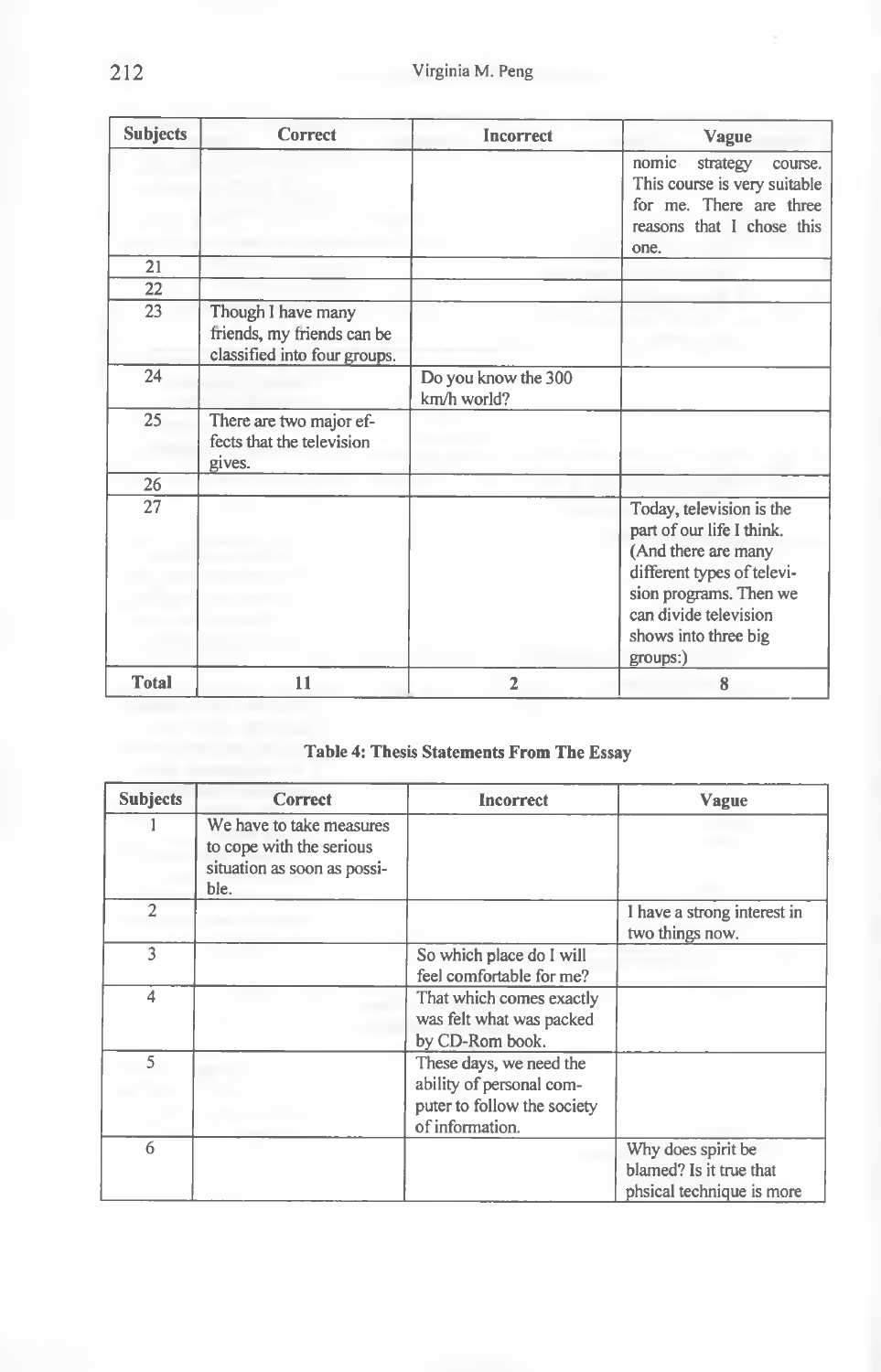| <b>Subjects</b> | Correct                                                                                                                          | Incorrect                                                                        | Vague                                                                                                                    |
|-----------------|----------------------------------------------------------------------------------------------------------------------------------|----------------------------------------------------------------------------------|--------------------------------------------------------------------------------------------------------------------------|
|                 |                                                                                                                                  |                                                                                  | important than mental<br>(=spirit)? Only phisical<br>and tecnique let the athlete<br>win the game?                       |
| $\overline{7}$  |                                                                                                                                  | I respect a certain teacher,<br>too.                                             |                                                                                                                          |
| 8               | I am writing about meth-<br>ods for protecting cold.                                                                             |                                                                                  |                                                                                                                          |
| 9               | So, I'd like to talk about<br>the advantages of putting<br>plain clothes.                                                        |                                                                                  |                                                                                                                          |
| 10              |                                                                                                                                  | My favorite team is Han-<br>shin Tigers.                                         |                                                                                                                          |
| 11              |                                                                                                                                  | I'm very interested in<br>Alzheimer's disease very<br>much. I'll give some view. |                                                                                                                          |
| 12              |                                                                                                                                  |                                                                                  | So there's lots of effort to<br>get it.                                                                                  |
| 13              |                                                                                                                                  | In this passage, I would<br>like to pay attention to<br>trees along street.      |                                                                                                                          |
| 14              | A cellular phone gives us<br>advantages at the same<br>time it brings us some big<br>problems.                                   |                                                                                  |                                                                                                                          |
| 15              | Therefore, I want to intro-<br>duce aerobics is best way<br>to solve these problems,<br>and some points through<br>this article. |                                                                                  |                                                                                                                          |
| 16              |                                                                                                                                  |                                                                                  | I want to talk about ISH-<br>NIHA which I am excited<br>recently They are<br>different from commonly<br>theatrical team. |
| 17              |                                                                                                                                  | And he is established as<br>one of the greatest player<br>of NBA.                |                                                                                                                          |
| 18              |                                                                                                                                  | Autumn has comfortable<br>climate, delicious foods<br>and beautiful nature.      |                                                                                                                          |
| 19              |                                                                                                                                  |                                                                                  | Hiphop teaches me the<br>fact, so I'm going to con-<br>tinue to think these facts<br>with hip hop!                       |
| 20              |                                                                                                                                  | But now, R & R is popular<br>music in Japan. I think<br>why it is.               |                                                                                                                          |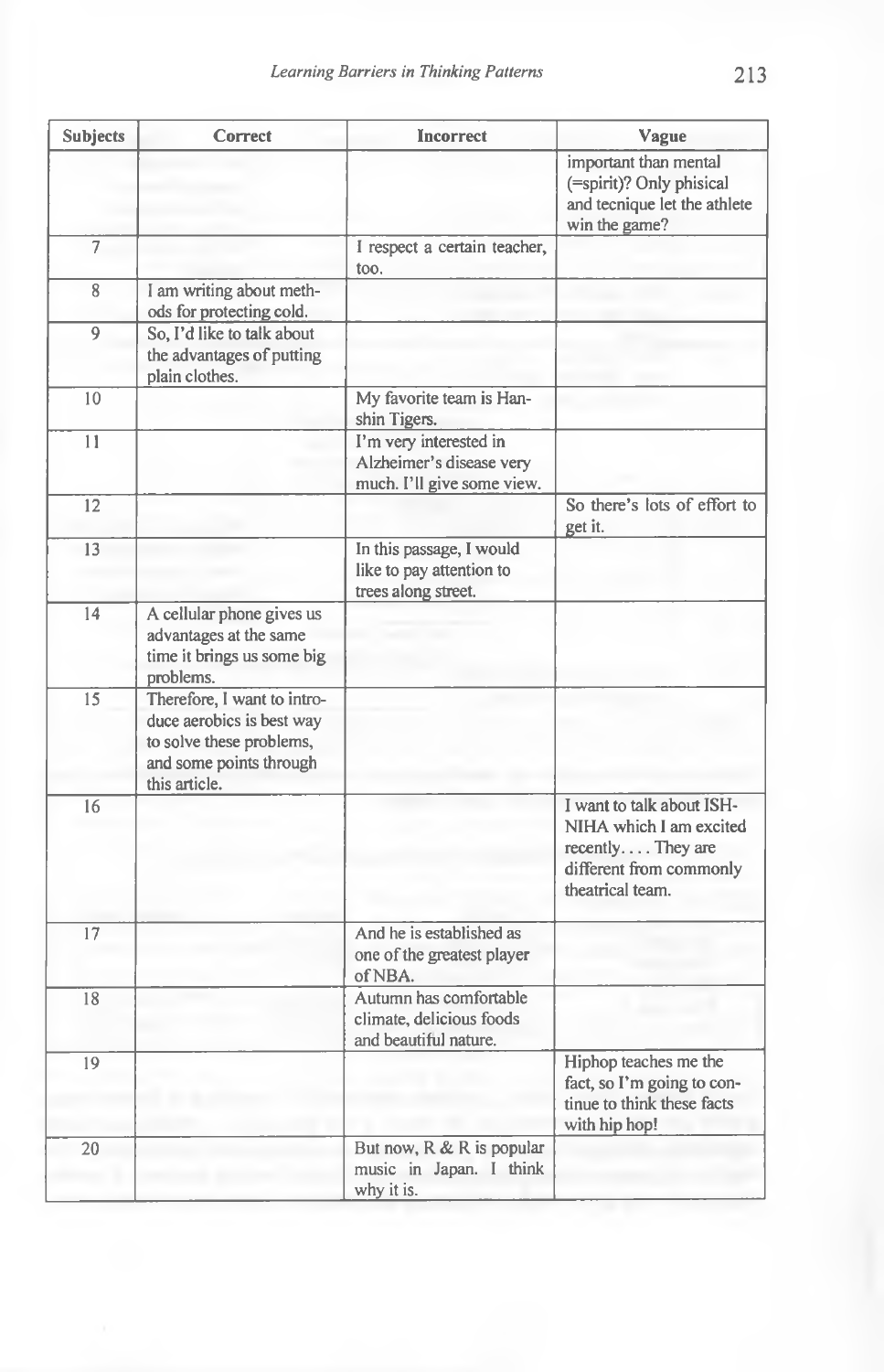| <b>Subjects</b> | Correct                                                                   | <b>Incorrect</b>                                                                                                 | Vague                                                                                                                                           |
|-----------------|---------------------------------------------------------------------------|------------------------------------------------------------------------------------------------------------------|-------------------------------------------------------------------------------------------------------------------------------------------------|
| 21              |                                                                           |                                                                                                                  | His mental requires to<br>players, his tactics of<br>defense and attitude<br>against soccer association<br>of Japan must make them<br>stronger. |
| 22              | genetic engineering<br>But<br>has both good and bad<br>points.            |                                                                                                                  |                                                                                                                                                 |
| 23              | But Kyudo is, in fact, a<br>very profound sport and<br>peculiar to Japan. |                                                                                                                  |                                                                                                                                                 |
| 24              |                                                                           | I can say that my junior<br>high school and high<br>school life is all colored<br>with color name MET-<br>ALLCA. |                                                                                                                                                 |
| 25              |                                                                           |                                                                                                                  | We think it is granted that<br>there is lot of sounds, but<br>what is happen if such a<br>thing should be taken<br>place.                       |
| 26              |                                                                           | My friend, his name is<br>HY, has bred a gray rabbit.                                                            |                                                                                                                                                 |
| 27              | Then I'll show you two big<br>wonderful points of music.                  |                                                                                                                  |                                                                                                                                                 |
| <b>Total</b>    | 8                                                                         | 12                                                                                                               | 7                                                                                                                                               |

On the basis of the results, the number of sentences according to category were then tabulated and are presented in Table 5 below.

|                          | <b>Correct</b> | Incorrect      | Vaguely correct |
|--------------------------|----------------|----------------|-----------------|
| Paragraph 1              | $09/23 = 39%$  | $14/23 = 61\%$ |                 |
| Paragraph 1<br>(revised) | $13/22 = 59%$  | $09/22 = 41\%$ |                 |
| Paragraph 2              | $11/22 = 50\%$ | $02/22 = 9%$   | $9/22 = 41\%$   |
| <b>Essay</b>             | $08/27 = 30\%$ | $12/27 = 44\%$ | $7/27 = 26\%$   |

**Table 5: Percentages of Topic Sentences and Thesis Statements**

As can be seen from Table 5, students improved in the writing of the two paragraphs but not in the writing of the essay: From paragraph 1, which was a new experience, through its revision to paragraph  $2$  - interpolated by the essay - the number of correct topic sentences increase. Notice that the number of correct topic sentences go up in the revision from paragraph 1 but drop a little in para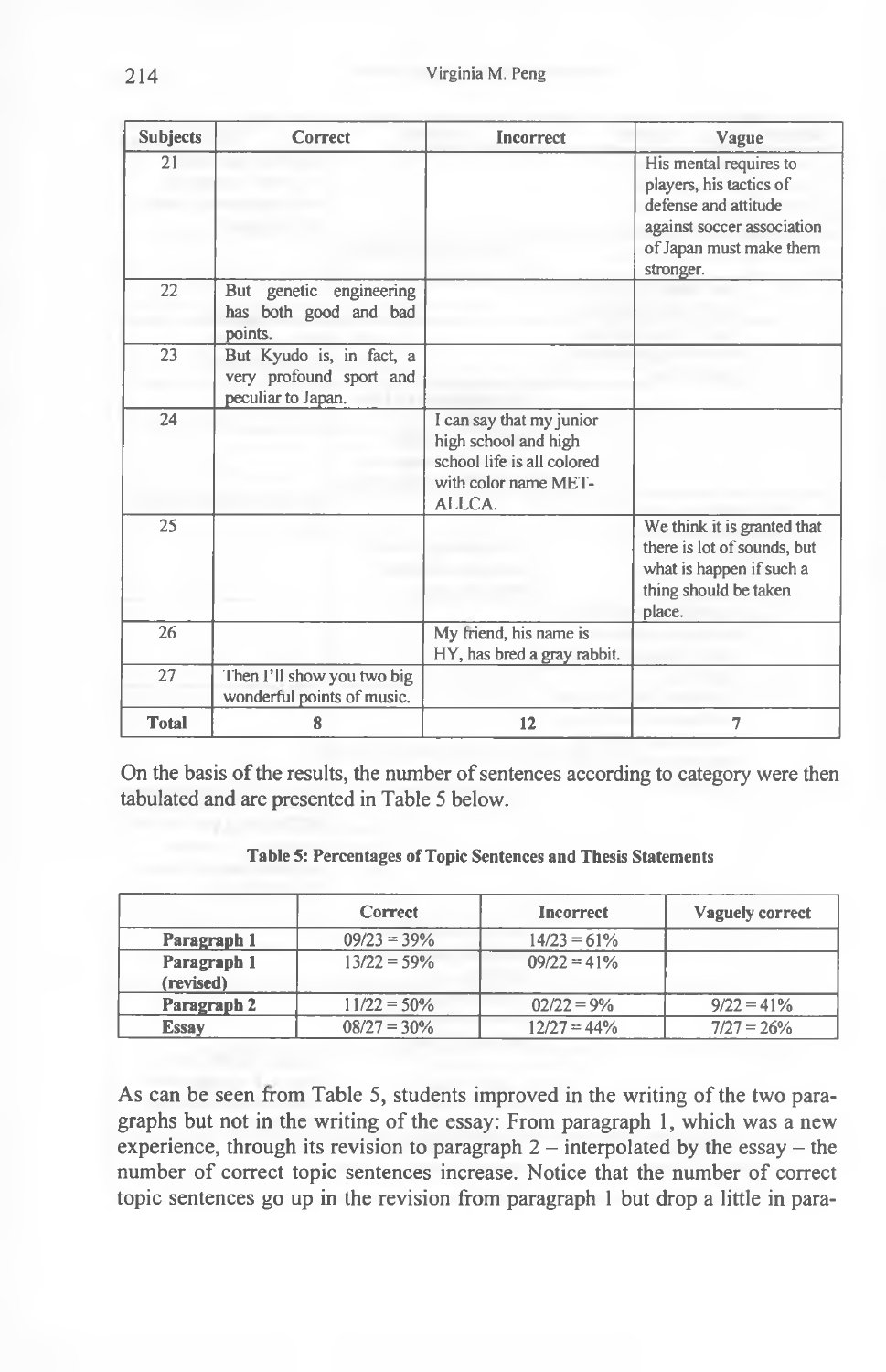graph 2 from the revision. Notice further that the number of correct topic sentences go down in the essay as the interpolation, suggesting that the essay was a new experience again.

The interesting point here is that from paragraph 1 to paragraph 2 the number of incorrect topic sentences decrease but that the number go up again in the essay from the revision, albeit not as high as in paragraph 1. On the other hand, there are no vaguely correct sentences from paragraph 1 to its revision but they appear significantly in both the essay and paragraph 2, suggesting that their brain functions of memory must have worked for those students, to some extent, on account of their experiences with paragraph 1 and its revision.

## **11. Discussion**

Given the aforementioned results, many interesting things can be discussed or speculated, even though the size of the sample is small. However, three points deserve some in-depth discussions here: (1) the differences in the understanding of topic sentence between the two paragraphs on the part of students; (2) the individual variability of students from one paragraph to another paragraph; and (3) the differences of identifying topic sentence and thesis statement among students.

### **12. Differences in Understanding**

From the results it can be seen that students have a better understanding of topic sentence after rewriting paragraph 1 for its revision. That is, for some students, the proto-meanings of the notion of topic sentence have begun to sink in after the first paragraph. The change in understanding can be seen in the revisions that were made. Those who got topic sentence rose to 59% from 39%.

The brain functions require some repetitious stimulations. In order for students to understand the notion, there is a need to have repetition of brain functions which is by no means the same as repeating the same impulses or wording in the brain; rather, it means that the brain is given another opportunity to reorganize what has been written before through the visual stimulation (i.e., one of the five senses) so as to help map the proto-meaning of what the student wanted to say in the first place onto different graphic images.

When students wrote each paragraph or an essay, the brain functions were four dimensional; namely, 3D in the inchoate mass of impulses plus time. This four dimensional reality had to be reduced to each two dimensional word on paper to which was added time as another dimension because words were written in a sequence.

The reduction of four dimensional thinking to three dimensional writing constitutes one of the barriers in language learning, a barrier which students had to overcome. But when students revised paragraph 1, differing brain functions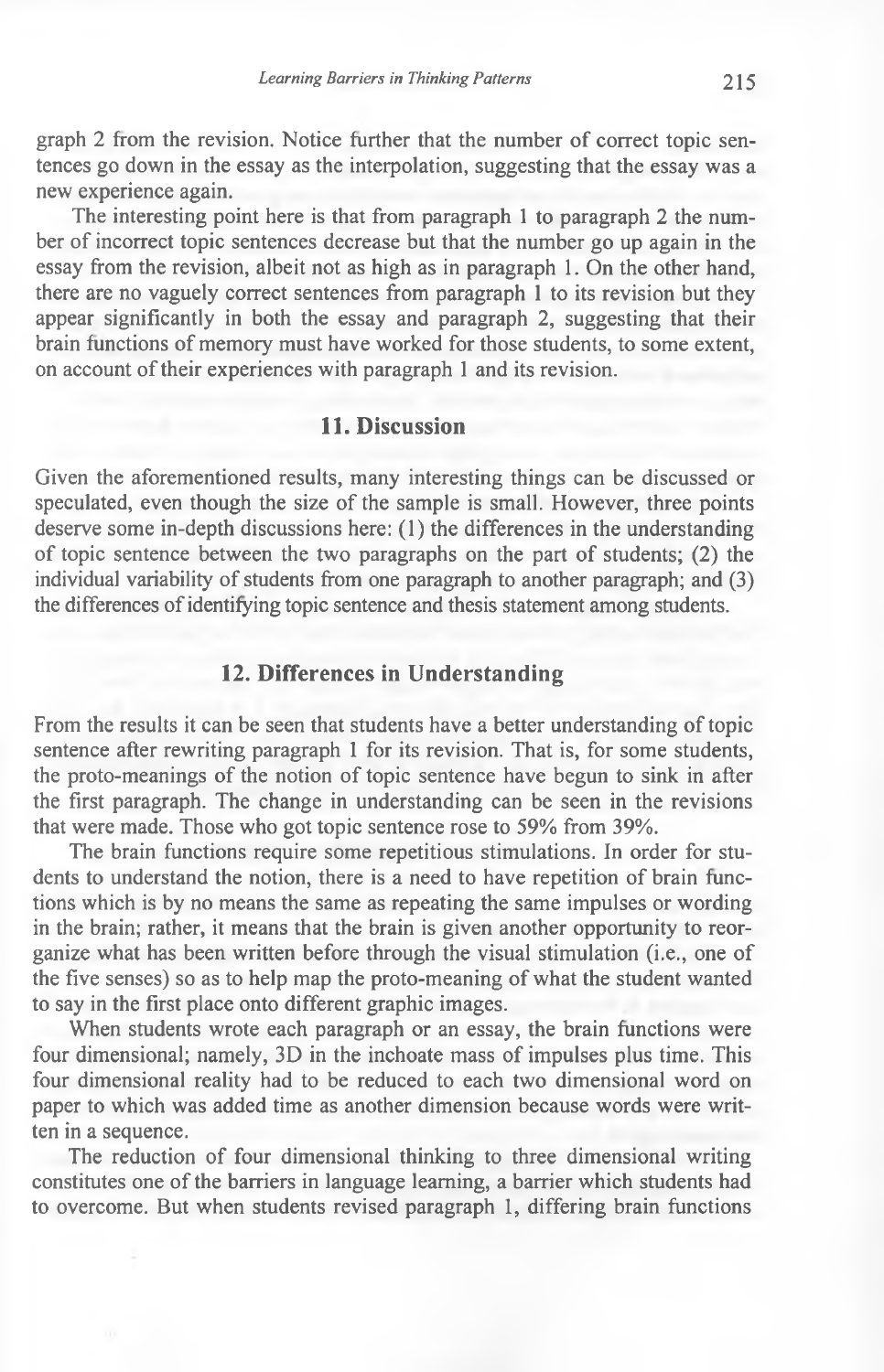were employed. They had visual aid coupled with the brain functions of memory. The paragraph was written on paper already by students and they needed only to shuffle words and sentences around by using at the same time the incoming stimuli from the visual aid and relying on their brain functions of memory. Thus, this repetition did help students think of the notion of topic sentence again with one less barrier, as may be evidenced by the results.

Because some students did better in the revision of their paragraphs, with the visual aid and the help of the brain functions of memory, the exercise should give credence to the idea that students write out a paragraph in Japanese first in order to stimulate their brain functions for the identification of the topic sentence in the paragraph as a practice. In so doing, students may then be able to realize what the proto-meaning of a topic sentence is, thereby facilitating the removal of one barrier of language learning in the next attempt to write another paragraph insofar as the formulation of topic sentence in English is concerned.

The repetitive brain functions of memory in writing the second paragraph helped students as well, albeit not as much as in the revision. Had they practiced the writing of paragraphs in Japanese first, they would have made an even more significant improvement in writing the second paragraph.

Recall that students had previously written paragraph 1, along with the revision, and had also written the essay before the second paragraph; they had had practice in writing topic sentences. Thus, the number of correct topic sentences in paragraph 2 was at 50%, even though the figure was not as high as in the revision (59%). Even so, it can be said that by the time of writing paragraph 2, it seems that the barrier mentioned above for some students started to break down. They were beginning to understand the notion of topic sentence as they had had practice to stimulate some brain functions of memory for writing such sentences in paragraphs.

### **13. Individual Variability of Students**

From Tables 1, 2, 3, and 4 it can be seen that some students, though not all of them did improve individually:

(1) There are changes in individual students for paragraph 1 and the revision; namely, student 12, student 14, student 23, and student 15.

Student 12 first had an incorrect topic sentence, *I now belong to the Finance Institute, Economics.* Then, in the revision, the student wrote *I chose the Finance Institute in the faculty of Economics* for several reasons. The topic sentence now has the topic and the controlling idea (the focus of the paragraph). However, this student slipped back to "vaguely correct category" in the essay and paragraph 2.

Student 14 also had a general sentence, *I wouldn 't like to be a movie star,* which was incorrect. In the revision, the student wrote, *I would not like to be a movie star for some reasons.* Grammatically, the sentence may not be correct.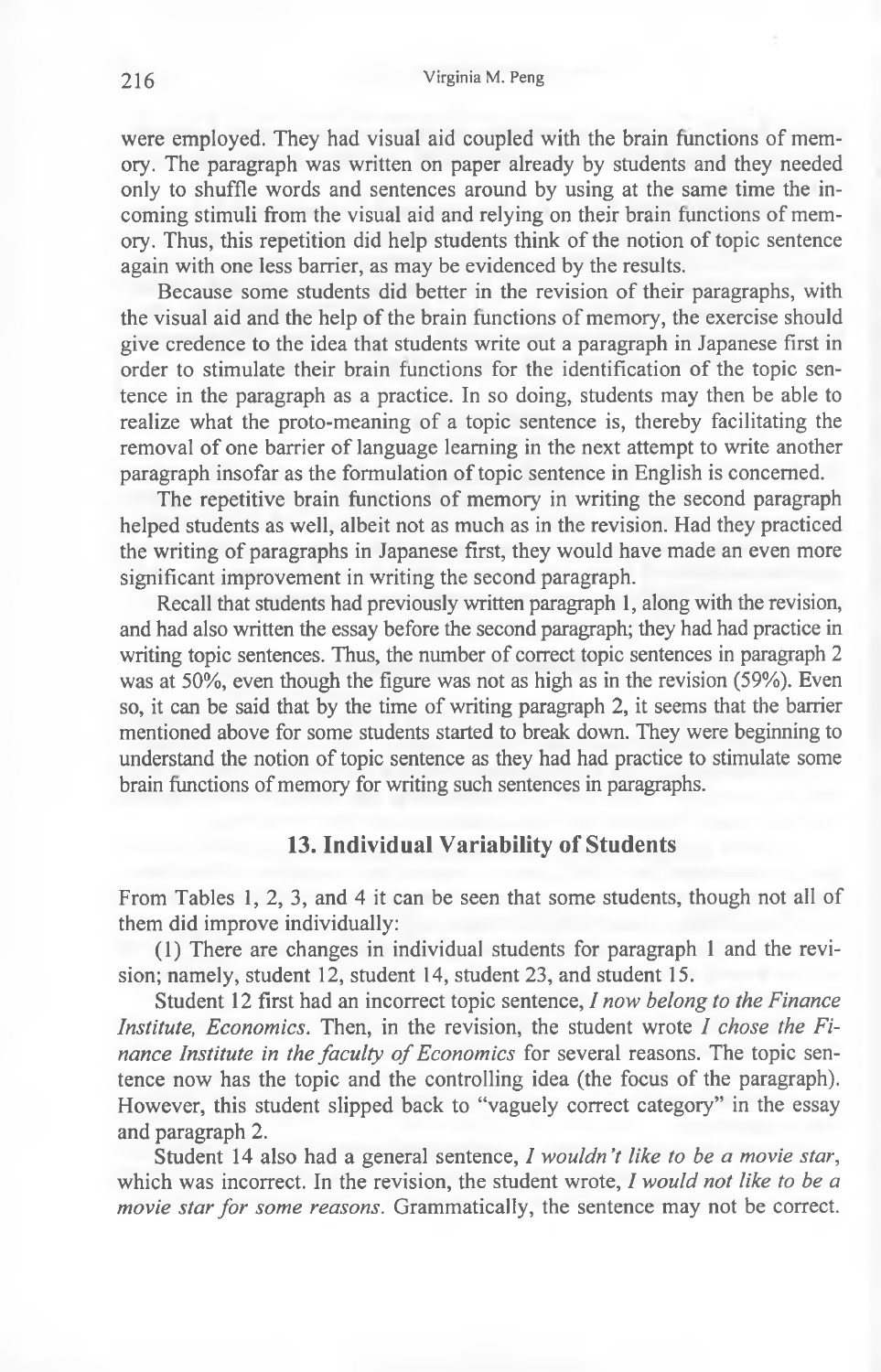However, the student tried to get in the controlling idea or focus. Unlike student 12, student 14 got the notion right in the essay, due probably to practice in the revision, but slipped back to "vaguely correct category" in paragraph 2.

Student 23 improved too. He wrote, *There are lucky color and unlucky color for me.* The sentence does not reflect what he wrote about afterward. The student revised the paragraph and wrote, *My feeling is often affected by color* which is correct. His sentences in the essay and paragraph 2 remained correct, suggesting that he had benefited a great deal from his brain functions of memory through practice in the revision.

There was also a student who improved, but the sentence was not the first sentence that appeared in the paragraph. Student 15 first wrote, *Movie star act many characters.* The student then revised the paragraph to, *I long for a movie star from childhood, but when it comes to the crunch, I wouldn't like to be a movie star*. It is still incorrect, but the student tried to reflect his attitude about the topic which was some improvement, thereby enabling student 15 to write a correct thesis statement in the essay, albeit slipping back to "vaguely correct category" in paragraph 2.

(2) When comparing paragraphs 1 and 2 there are also changes. Some student improved. Student 4 and 11 improved with topic sentence.

For student 4, in the original paragraph 1, he wrote, *Even if it listens with "What kind of occupation do you want to get in the future? Or, what do I want to do? " I can answer that soon.* He did not change this sentence in the revision, even though this topic sentence was not clear. So, it was still incorrect. He went on to write in the essay, *That which comes exactly was felt what was packed by CD-Rom book,* as the first sentence, meant to be the thesis statement. And yet he still did not get it right. However, after three practices, with paragraph 1, its revision, and the essay, for paragraph 2, the topic sentence is clearly correct, *Friends I have had can be classified into several groups.*

By contrast, student 11 in paragraph 1 was incorrect when he wrote, *To go abroad to work is many people are required in the future.* He changed it in the revision as *I want to go where people speak English by not a travel but work* which is still incorrect. Even in the essay, he wrote, *I 'm very interested in Alzheimer's disease very much. I 'll give some view,* which is also incorrect. Not until he had had three practices, like student 4, did student 11 in paragraph 2 write, *There are two types of success in Professional Baseball in Japan*, which is a correct topic sentence.

(3) There were also students whose topic sentences improved but each of the sentences was not written as the first sentence of the paragraph. The sentences were thus judged vaguely correct as mentioned above. That is, students 2, 5, and 20 had a incorrect topic sentence in paragraph 1 and then wrote a topic sentence which was not the first sentence in paragraph 2.

Student 2 first wrote the following in paragraph 1: *I major in Economic,* which he repeated in the revision. Then, in the essay, he wrote, *1 have a strong*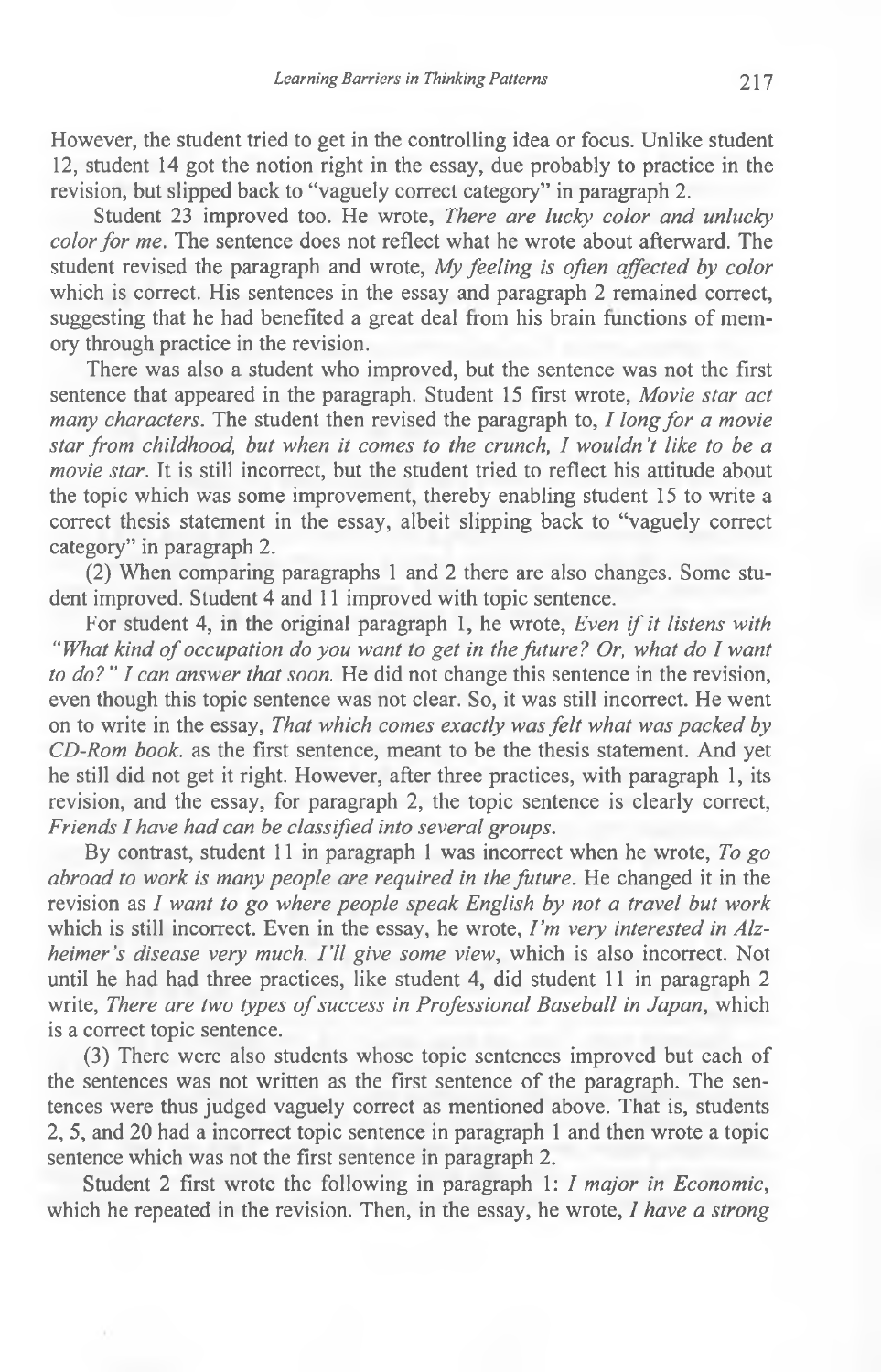*interest in two things now,* which is put under "vaguely correct category." Even in paragraph 2, after three practices, student 2 still wrote, *So TV show is very important role of people's life because it affects people's thought and action* which may look like the topic sentence for the paragraph. That is, it can be seen that the student wanted to discuss the effects of TV on people's thoughts and actions. But this point was not mentioned at the start of the paragraph; in other words, the seemingly correct sentence was no the first sentence in the paragraph.

In contrast, student 5 had an incorrect topic sentence for paragraph 1, *Color actually affects.* It is a very general sentence and does not give much focus for the paragraph but was repeated in the revision. In the essay, student 5 wrote, These days we need the ability of personal computer to follow the society of *information,* which is still incorrect. Then, in paragraph 2, even after three practices, the student did not have a topic sentence as the first sentence. He wrote, We have a lot of opportunities of coming across people. We try to make friends with them. There are several major steps involved in getting along with people *we meet for the first time.* Student 5 gave a clear sentence for paragraph 2 as the likely topic sentence. But the student went on to write about steps to make friends, which were probably what he had in mind as the proto-meanings. Only having the three sentences together would the reader be able to realize such hidden proto-meanings in the linguistic meaning of the first sentence.

Student 20 was similar to student 5. He wrote the following in paragraph 1: *Movie gives us an impossible dream.* For its revision, he wrote, *I think a movie star is a brilliant job,* which is still incorrect. Then, in the essay, he wrote, *But now, R & R 's popular music in Japan. I think why it is,* which is also incorrect. However, in paragraph 2, he wrote *I have majored in Economic strategy course. This course is very suitable for me. There are three reasons that I chose this one.* Here, student 20 wrote the thesis statement in tow sentences. The subject matter is in the first sentence, but then the aspect of the subject for focus in not mentioned until later when he stated that the would give 3 reasons.

(4) For students 9, 12, 14, 18, and 27, they wrote correct sentences in the rewriting of paragraph 1, but either wrote a seeming topic sentence with a wrong follow-up or did not write the topic sentence as the first sentence for paragraph 2.

Student 9 wrote, *There are many kinds of job that requires lots of travel*. in paragraph 1, which is correct, and maintained it in the revision. He also got the thesis statement right in the essay, which was, *So, I 'd like to talk about the advantages of putting plain clothes.* In paragraph 2, however, he wrote, *In general, we can choose various courses when entering university... There are many type of learning in economics.* This is put under "vaguely correct category". The paragraph was not about types of learning; rather, the student discussed the various courses in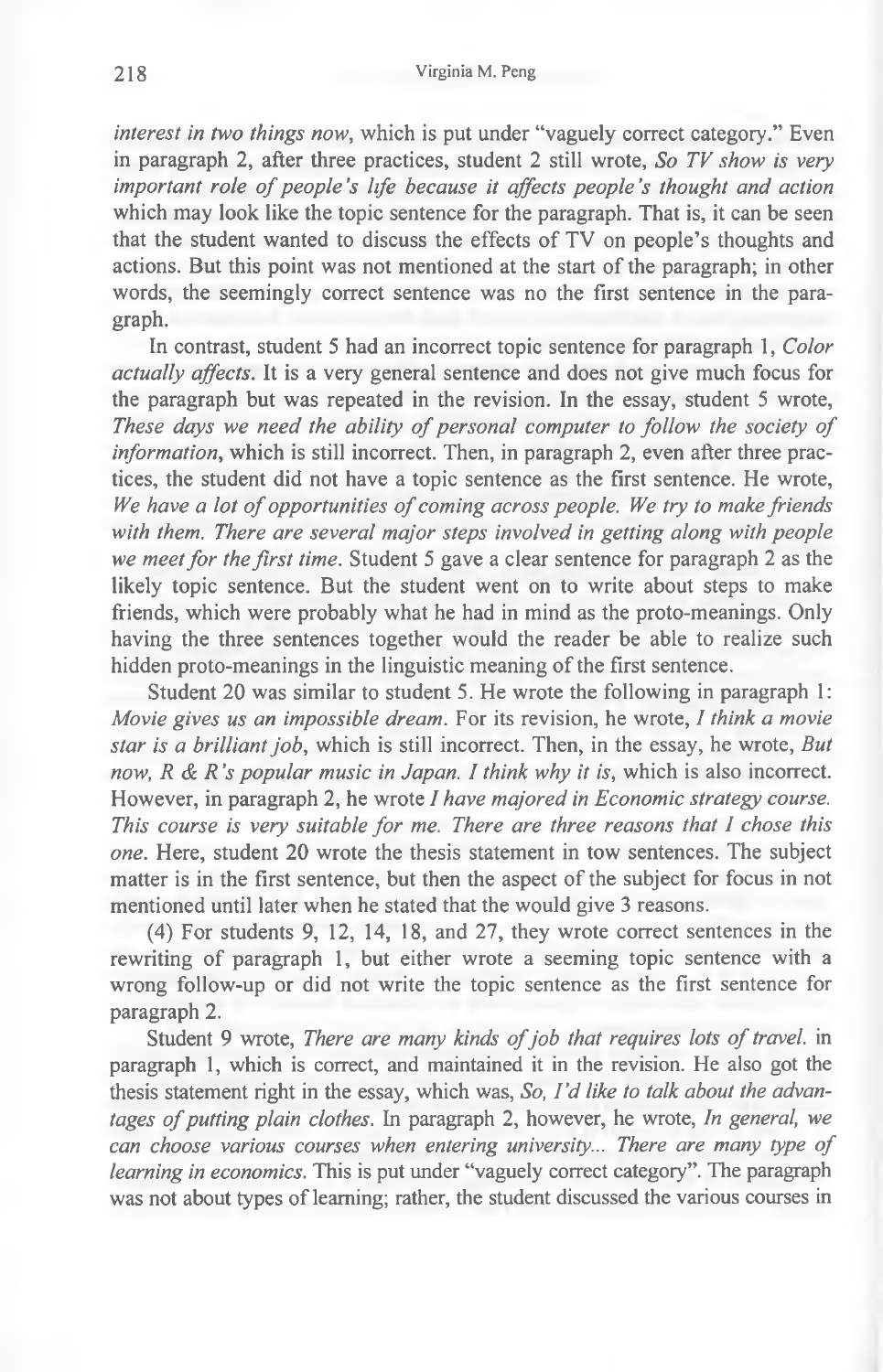economics. Moreover, the third sentence was written well like a thesis statement. Therefore, what he wrote is a hybrid of two things (or concepts) mistakenly put together; namely, (1) the production of a seeming topic sentence to be followed by something having nothing to do with the topic sentence and (2) the production of a seeming thesis statement without any elaboration of the thesis.

Student 12 wrote, *I, now, belong to the Finance Institute, Economics,* in paragraph 1. It is incorrect, but he revised it correctly as follows: I chose the Financial Institute in the Faculty of Economics for several reasons. However, he slipped back to "vaguely correct category" in the essay: *So, there's lots of effort to get it.* In paragraph 2, he maintained this vague category as he wrote, *I 've had lots of friends from my school days and, of course, they are going. There are four kinds of friends I can define.* The first sentence in paragraph 2 is not clear, but then the second sentence could have served as the topic sentence, which is quite clear, had it been the first sentence.

Student 14 wrote the following for paragraph 1: *I wouldn 't like to be a movie star* which is incorrect. But he revised it correctly as follows: / *would not like to be a movie star for some reasons.* His writing of the thesis statement in the essay remained correct: *A cellular phone gives us advantages at the same time it brings us some big problems.* For paragraph 2, however, he slipped back to "vaguely correct category" by writing, There are many challengers in the world. *Some success fortunately, others fail unfortunately. And successful people can be roughly divided three types by the factors.*

The first sentence of paragraph  $2$  is very general, but the third sentence which cannot serve as the topic sentence gives a clear focus for the paragraph. The student then listed afterward three factors to be discussed in the same paragraph.

Student 18 had an incorrect topic sentence in paragraph 1: Many kinds of *color affect me two influences.* But she revised it correctly as: *Many kinds of color affect us in two ways.* When it came to the writing of the essay, which was a new experience again, she slipped back to "incorrect category" as follows: *Autumn has comfortable climate, delicious foods and beautiful nature.* She improved in paragraph 2 by writing, *We have many successful people in the world. And we can classify them into two types.*

This paragraph nevertheless did not have her topic sentence as the first sentence. The topic sentence would have become very clear had the first two sentences been combined as the first sentence of the paragraph.

For student 27 in paragraph 1 she wrote, *There are some benefits and good advantages for the people who in the job that requires a lot of travel I think.* Since this was correct, she retained it in the revision. She also got the thesis statement in the essay right: *Then I'll show you two big wonderful points of music.* But she slipped to "vaguely correct category" for paragraph 2 when she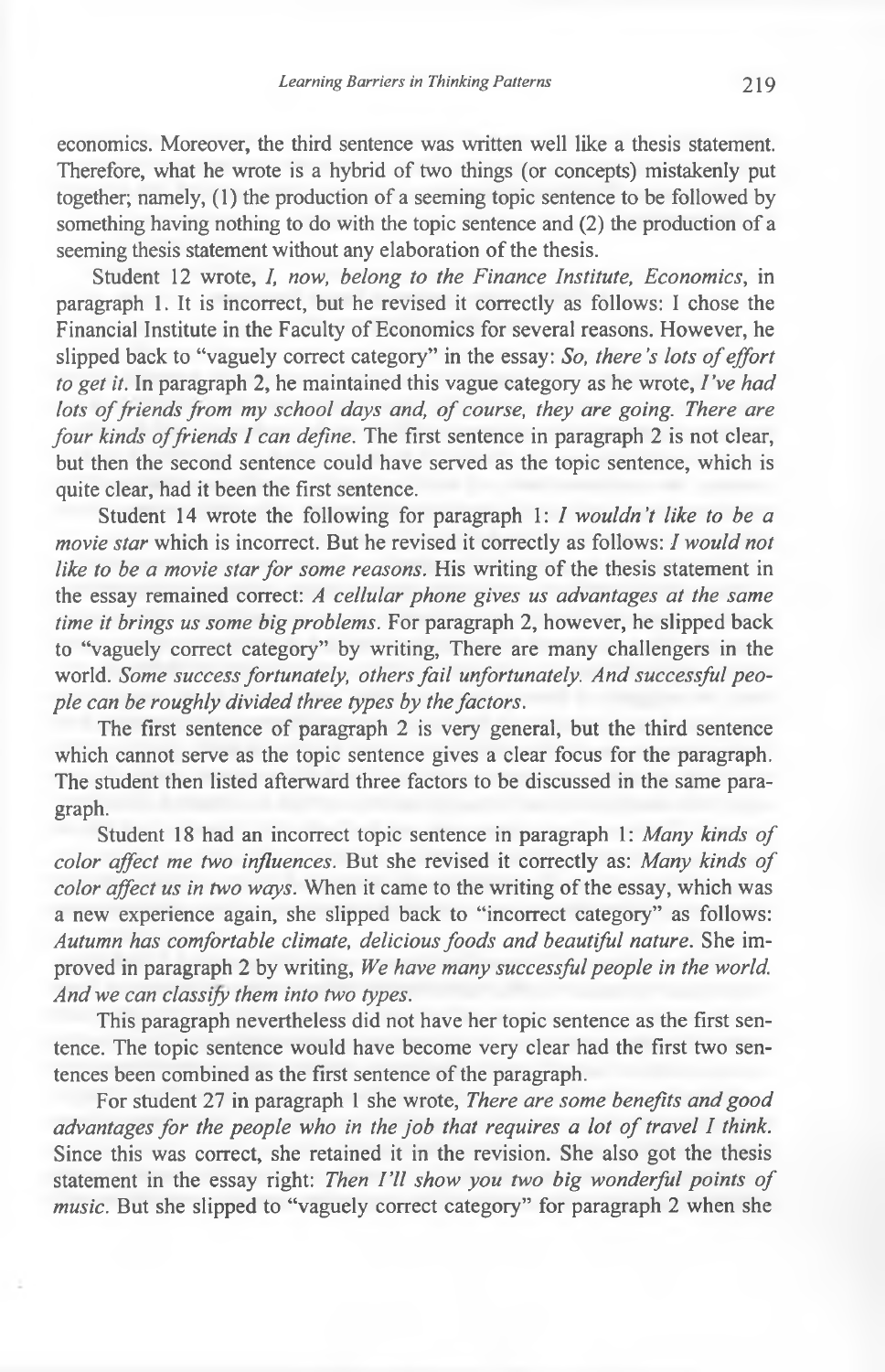wrote, *Today, television is the part of our life I think. And there are many different types of television programs. Then, we can divide television shows into three big groups.* The third sentence is a very clear topic sentence, but it is not the first sentence.

## **14. Differences Between Topic Sentence and Thesis Statement**

The topic sentence in a paragraph and the thesis statement in an essay do not differ from each other very much. The thesis statement is the topic sentence for the essay. However, there are more difficulties for students to get the thesis statement correct, as may be evidenced by the examples given above. Two factors may be considered here: (1) new versus old experiences when students encountered each writing; (2) the sheer differences in length between a paragraph and an essay. These two factors are interrelated.

When students were assigned paragraph 1, it was a new experience to them. So, most of them did not get the topic sentence right, which is understandable. For the assignment of revising paragraph 1, the experience was no longer new. However, when they were assigned the essay, the experience was new again because of the differences in length which also explains why students also did better in paragraph 2 than in the essay, albeit not as well as in paragraph 1. Therefore, it is of significance that the differences between topic sentence and thesis statement are further looked into in the four assignments. Bear in mind that there are still some students who got the thesis statement wrong for the essay, even though they had the topic sentence correct in paragraph 1: students 3, and 13. There are also students who got the thesis statement right but did not get the topic sentence right in paragraph 1: students 14, 15, 23.

And there are two other students who understood the idea of topic sentence in paragraph 1, but did not have a clear thesis statement in their essays: student 21 and 25.

Student 3 wrote, *If I have a time to go for a trip this weekend*, *I'd like to go to Kyoto,* for paragraph 1. This was retained in the revision. In the essay, however, he wrote, *So which place do I will feel comfortable for me.* Student 3 proceeded to explain in the essay the advantages and disadvantages of living in the various countries he had visited. The thesis statement was incorrect because it needed to be revised to reflect the focus of his essay. But, interestingly enough, he got the topic sentence right in paragraph 2 as follows: *I think there is there are similar things between people whom success.*

Student 13 wrote the following as the topic sentence in paragraph 1 correctly: *The reasons that I selected human economy course is to think how will*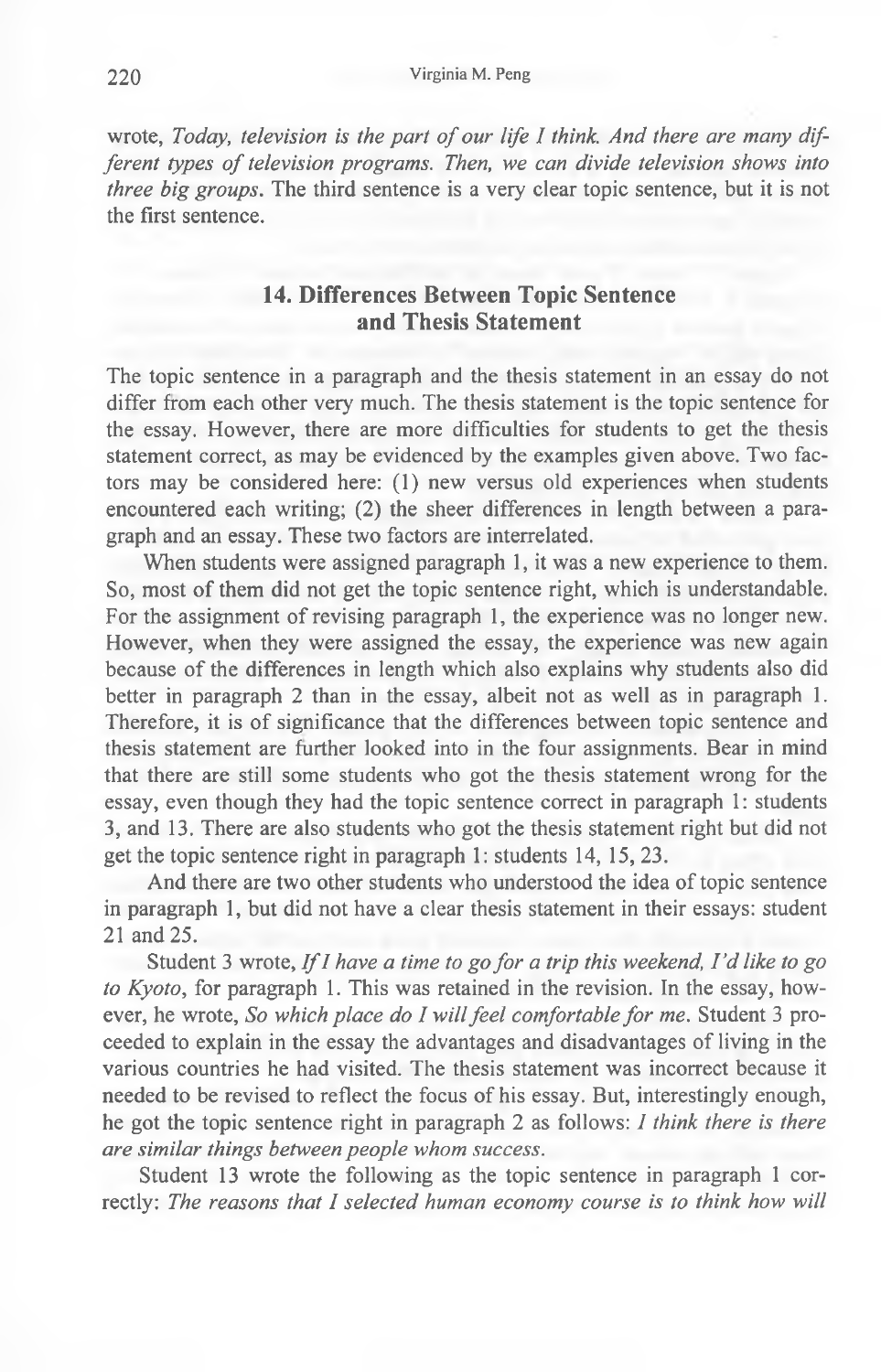*be people and environment of the world in the future.* He retained this in the revision. In the essay, however, he incorrectly wrote the following as the thesis statement: *In this passage, I would like to pay attention to trees along street.* But his topic sentence in paragraph 2 was, again, correct: *There are several types of television shows.* 

In the case of student 13, there were definite barriers in his thinking patterns for the essay: He was not able to adequately map the proto-meanings onto the graphic images in English to carve out (i.e., unlock) the linguistic meanings in English. He was attempting to explain the layout of streets in Japan and the damage on trees, rather than the trees themselves as might be surmised (i.e., reconstructed) from the linguistic meaning of the sentence he wrote.

Student 14 is one who wrote an incorrect topic sentence for paragraph 1. He wrote, *I wouldn't like to be a movie star*. This sentence was simply a statement. So, he revised it correctly as *I would not like to be a movie star for some reasons.* But he wrote a correct thesis statement for the essay, which was, *A cellular phone gives us advantages at the same time it brings us some big problems.* It is a very well formulated thesis statement giving the focus of the essay. Be that as it may, he slipped back to "vaguely correct category" in paragraph 2. *There are many challengers in the world. Some success fortunately, others fall unfortunately. And successful people can be roughly divided three types by the factors.*

Student 15 also wrote a correct thesis statement. In paragraph 1 she wrote, *Movie star act many characters.* This was a very general statement. It was revised and the revision was still incorrect, *I long for a movie star from childhood, but when it comes to the crunch, I wouldn't like to be a movie star.* In the essay, however, she wrote, *Therefore, I want to introduce aerobics is best way to solve these problems, and some points through this article.* It is still a little general, but student 15 did introduce some ways to solve problems of obesity, health problems through exercise. So, it was considered correct. But, in paragraph 2, she slipped back to "vaguely correct category" as follows: *There are many successful person in the world. (I think we can divide them lucky man and hardworking person.)*

Student 23 in paragraph 1 wrote incorrectly, *There are lucky color and unlucky color for me.* It was revised correctly as My feeling is often affected by color. Then, in the essay, he also wrote correctly, *But Kyudo is, in fact, a very profound sport and peculiar to Japan.* He remained correct in the writing of paragraph 2, *Though I have many friends, my friends can be classified into four groups.*

Student 21 in paragraph 1 wrote correctly, *If I could live in any period of time, I would like to live in the end of Edo period.* This correct topic sentence was maintained in the revision. Then, in the essay, he wrote, *His mental requires to players, his tactics of defense and attitude against soccer association* of Japan must make them stronger. It was difficult form the essay to understand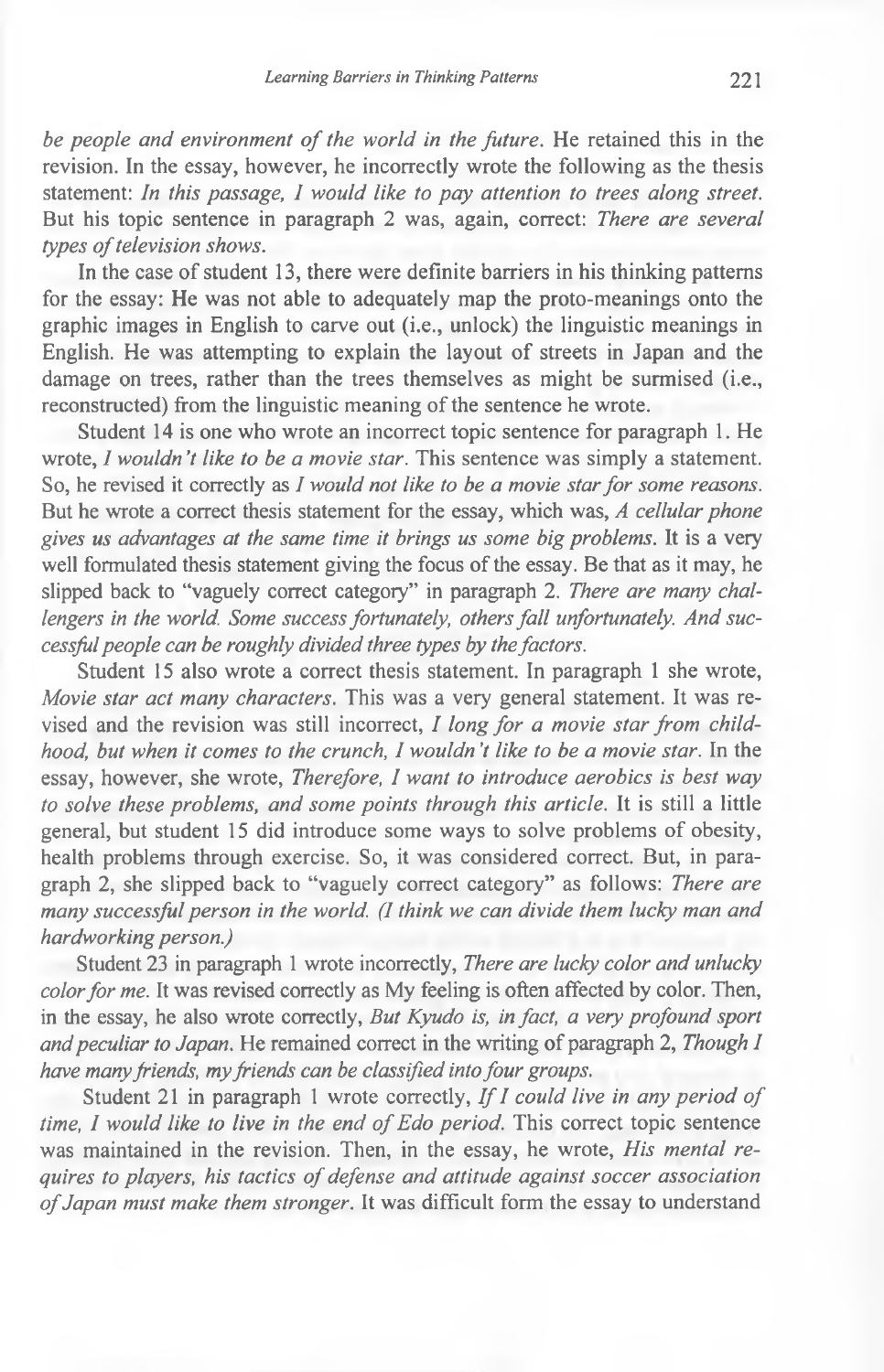what the student was trying to discuss. Student 21, however, did not submit his assignment of paragraph 2; presumably he gave up on it.

Student 25 wrote correctly the following for paragraph 1: *I would like to be a movie star and I have three reasons about it.* This correct topics sentence was maintained in the revision. In the essay he wrote, *We think it is granted that there is a lot of sounds, but what is happen if such a thing should be taken place.* The student attempts to describe in the essay about what might happen if there were no music. Thus, it is vague as to what the student might have really meant. However, he got paragraph 2 right again, *There are two major effects that the television gives.*

When examining all four writing examples, paragraph 1, revision, paragraph 2 and the essay, there are a few students who consistently wrote correct topic sentences and thesis statements. Those students are students 1, and 8. These two students are the only ones out of 27, who correctly wrote a topic sentence and thesis statement. Once paragraph 1 was revised there were two more students, namely, students 9 and 23, who also correctly wrote a topic sentence for paragraph 2 and then a thesis statement for the essay.

## **15. Residual Remarks**

Recall that there were students whose topic sentences or thesis statements were categorized as vaguely correct. And as was discussed briefly, the author was unable to reconstruct the proto-meanings from the linguistic meanings. It was a challenge to match the definition of topic sentence by Blanchard and Root to the writings from the students' linguistic meaning of each such sentence under the vaguely correct category.

For instance student 2 in the essay had *I have a strong interest in two things now.* The linguistic meaning of this sentence is clear. But in order for this statement to be a thesis statement, something else must be added which is missing because it is left behind in the student's head: the instructor cannot have access to it unless more is written down by the student to clarify what the protomeaning is. Here this sentence is regarded as vaguely correct.

For student 6 in the essay, it can be seen that the linguistic meanings may be reconstructed, but the proto-meaning is not clear. He states, *Why does spirit be blamed? Is it true that physical and technique is more important than mental (=spirit)? Only physical and technique let the athlete win the game?* Only after reading the essay can the reader understand some of what student 6 was trying to say. Nevertheless, there are still meaning which are not clear, that is, cannot be reconstructed. In particular, the vocabulary items of spirit, physical and technique and mental are all rather vague from reading the essay.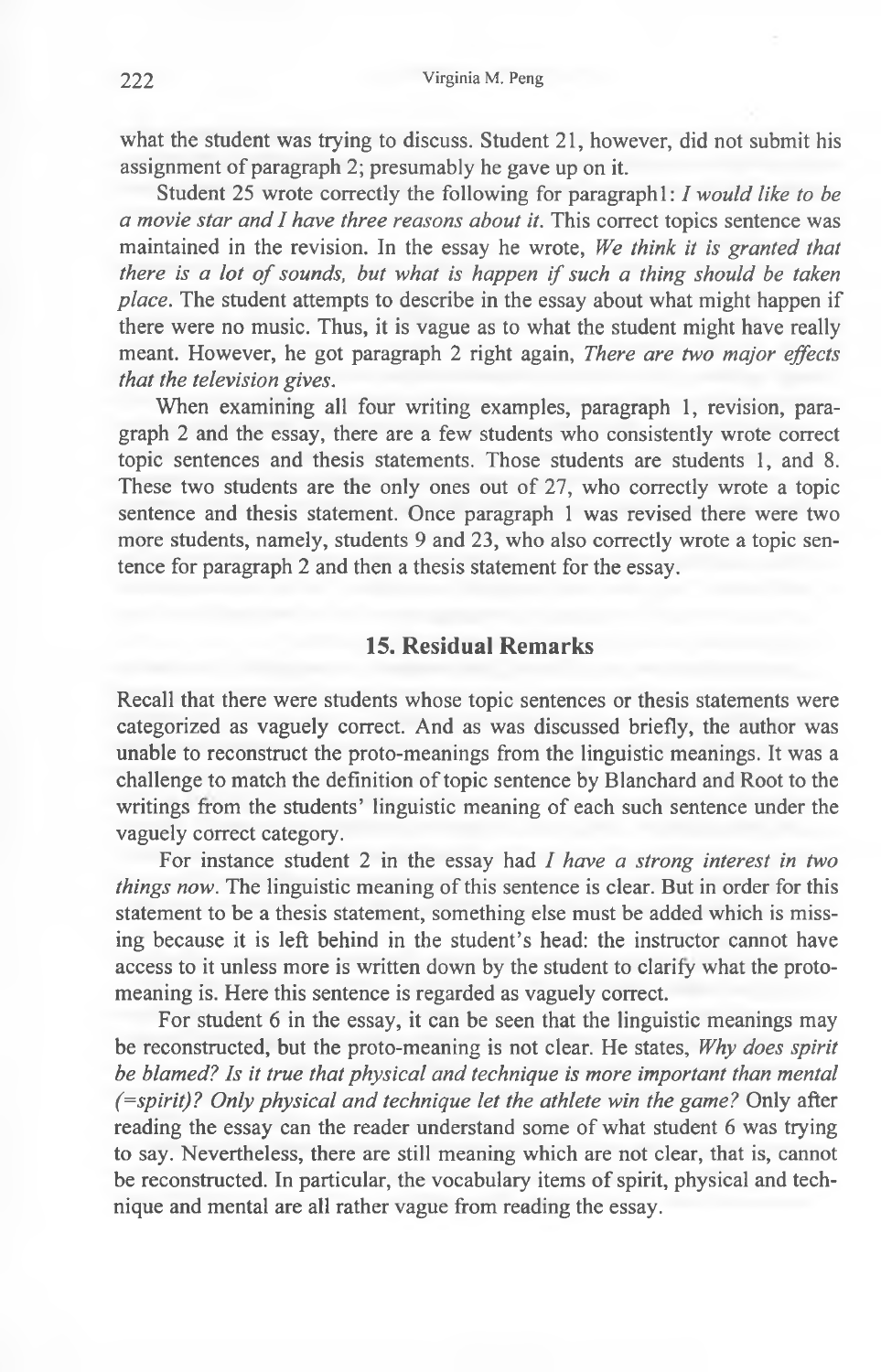## **16. Conclusion**

Given the results of the two paragraphs, one revision, and the essay and the discussion thereof, several conclusions can be drawn from them. First, it is clear that teaching a foreign language for either oral production or writing to students of another language must find accessible pathways to the students' protomeanings. Such pathways are multifactorial. Clearly the students need more vocabulary which must be stored in their brains as graphic or stored images.

Second, how to make the student understand what the instructor or textbook means, such as topic sentence or thesis statement, requires repetition which may be the same materials rearranged or through another exercise. This repetition can be facilitated by reducing the four dimensional inchoate mass of impulses into three dimensional writing for visual manipulation. For example, writing paragraph 1 and revising it.

Third, there is a big gap between writing a paragraph in which the topic sentences can be identified to writing an essay in which the thesis statement must be identified. The data who that 39% of the students correctly wrote a topic sentence in paragraph 1, and 50% of them did so in paragraph 2, whereas only 30% of the students correctly wrote a thesis statement. And out of these students only 2 students were consistently able to write correctly a topic sentence for each paragraph and a thesis statement for the essay.

The thought process in thinking patterns for students to learn to write is complex indeed, as they have not acquired sufficient brain functions of memory in English for reading, speaking or listening, let alone, writing English. In Japan, primary focus for English in high schools is placed on grammatical constructions, vocabulary, reading comprehension, listening, and some spoken and written English. The latter two are not as essential for they are not pertinent to the passing of university entrance examinations. Thus, when studying writing, the approach taken by the teach should be examined. Are students to begin to write by osmosis? Students need to write as much as possible. There are times when students must write as much as possible, no matter what the grammatical expression. They also do not have the concept of inductive reasoning in their minds to write a composition, not to mention the difficulty of expressing words into written English, a non-native language, from their inchoate mass of impulses that constitutes their native thoughts. Put differently, they also have to increase their experiences with English in order to enhance their brain functions of memory to incorporate proto-meanings and linguistic meanings of English into their inchoate mass of impulses.

The teacher must, therefore, provide the steps in order for students to arrange the proto-meanings into linguistic meanings in English. Students have already had some form of understanding of writing in their minds for Japanese. However, that understanding of writing is segmented in certain ways. The teacher must provide ways to form linguistic meanings of English in students by